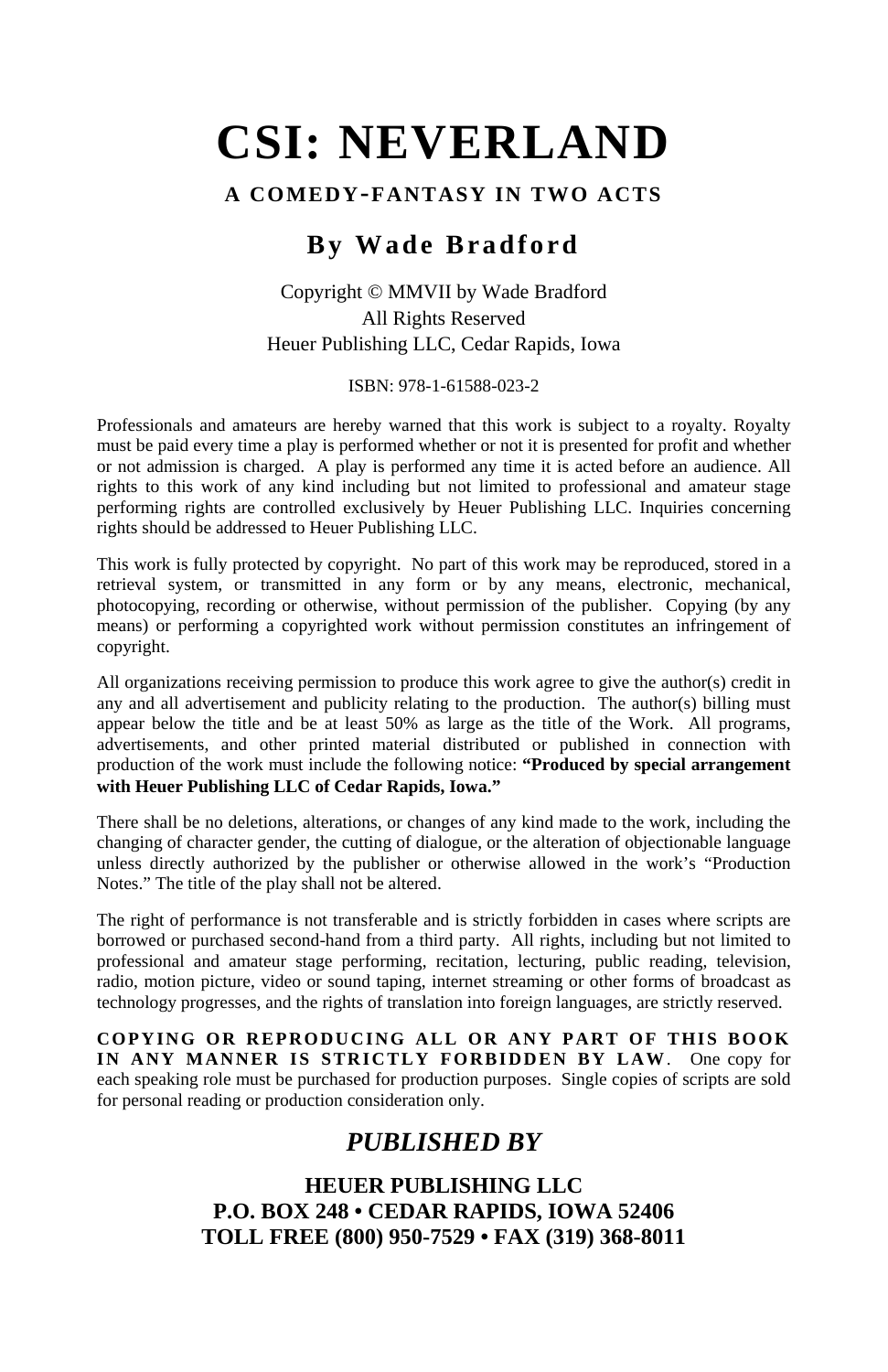## **CSI: NEVERLAND By Wade Bradford**

**SYNOPSIS:** CSI meets Neverland in this marvelous merger of comedic mayhem. Murk and Tinker, Fairy Forensics Officers, are investigating the mysterious murder of Peter Pantaloon's shadow. Their prime suspect is Head Librarian Brenda Brooks who despises Seuss, Hogwarts, giant peaches, and the boy who refuses to grow up. As Peter clearly laments the loss of his shadow, they whisk Brenda away for questioning and throw her in a line up with the infamous Captain Sharp. Meanwhile, Tinker pays the Lab Rats a visit only to discover that the culprit could quite possibly be the crocodile. But the croc died days ago from over-eating so Murk and Tinker convince Captain Sharp's girlfriend, Penelope Moppins, to go undercover. But it is Brenda Brooks who makes the startling discovery that Peter's shadow was maliciously murdered by Never's most poisonous fish, the Red Herring. She also rediscovers love and a love for the classics. **OPSIS:** CSI meets Neverland in this marvelous merger of conductions much a minic material conduction and minic method in the method in the method in the method Brook who despises Seuss, Hogwarts, giant peagles on you are

## **CAST OF CHARACTERS**

*(FLEXIBLE CAST OF 24:APPROXIMATELY 7 WOMEN,* 

## *7 MEN, 10 EXTRAS)*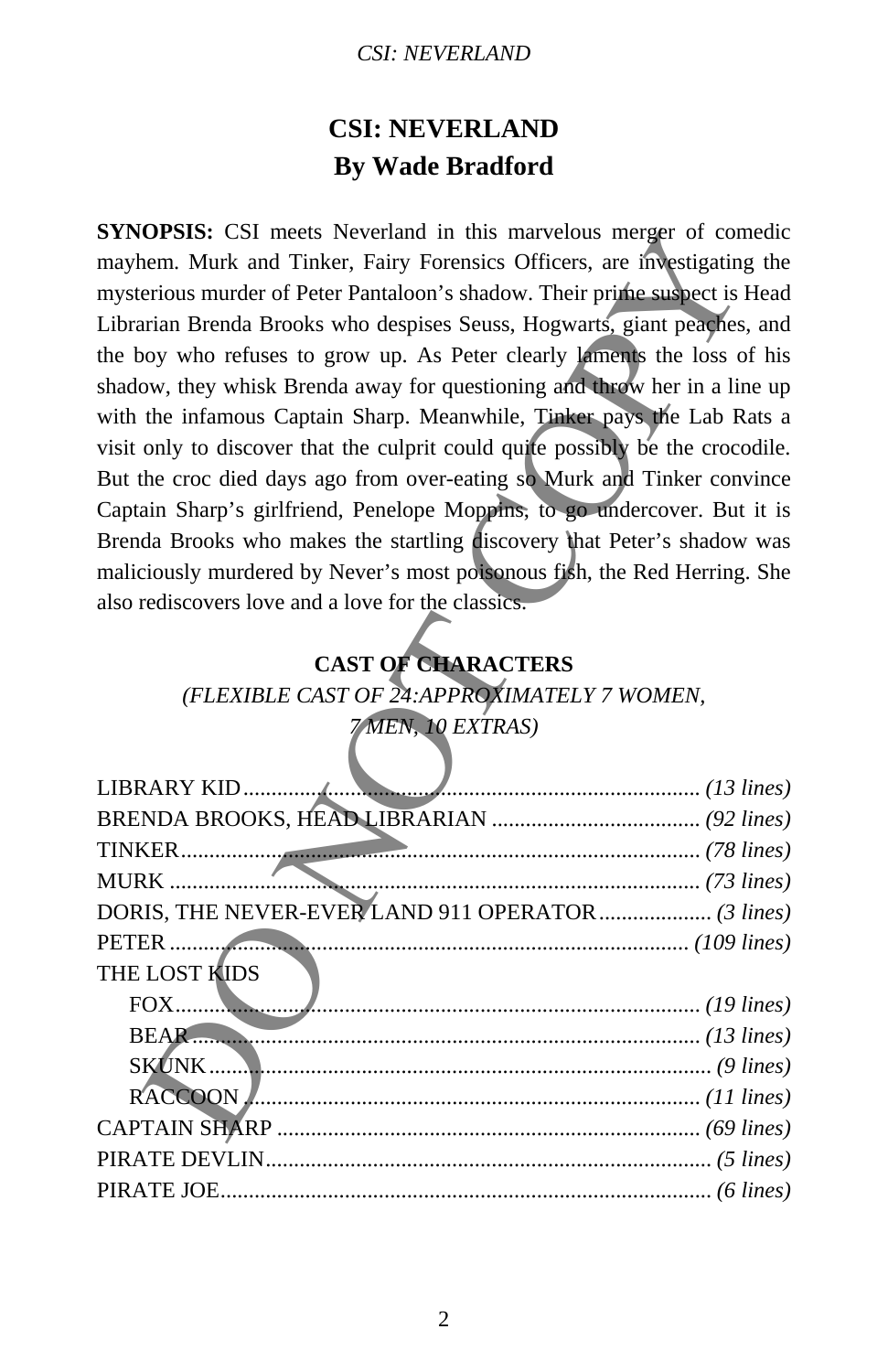#### *BY WADE BRADFORD*

| (Native #1 is Lily Pad's father) |  |
|----------------------------------|--|
|                                  |  |
|                                  |  |
|                                  |  |
|                                  |  |
|                                  |  |
|                                  |  |
|                                  |  |

# **SYNOPSIS OF SCENES**

|                       | (41)                            |  |
|-----------------------|---------------------------------|--|
|                       | (19 l                           |  |
|                       | ' (2 l                          |  |
|                       |                                 |  |
|                       | <b>SYNOPSIS OF SCENES</b>       |  |
|                       |                                 |  |
| Act One, Scene 1:     | Corner of a library             |  |
| Act One, Scene 2:     | Never-ever Land Precinct        |  |
| Act One, Scene 3:     | Crime lab                       |  |
| Act One, Scene 4:     | Native camp                     |  |
| Optional Intermission |                                 |  |
| Act Two, Scene 1:     | Never-ever-Land/Native village. |  |
| Act Two, Scene 2:     | Never-ever Land                 |  |
| Act Two, Scene 3:     | Another part of Never-ever Land |  |
| Act Two, Scene 4:     | Captain Sharp's'quarters        |  |
|                       |                                 |  |
|                       |                                 |  |
|                       |                                 |  |
|                       |                                 |  |
|                       |                                 |  |
|                       |                                 |  |
|                       |                                 |  |
|                       |                                 |  |
|                       |                                 |  |
|                       |                                 |  |
|                       |                                 |  |
|                       |                                 |  |
|                       |                                 |  |
|                       |                                 |  |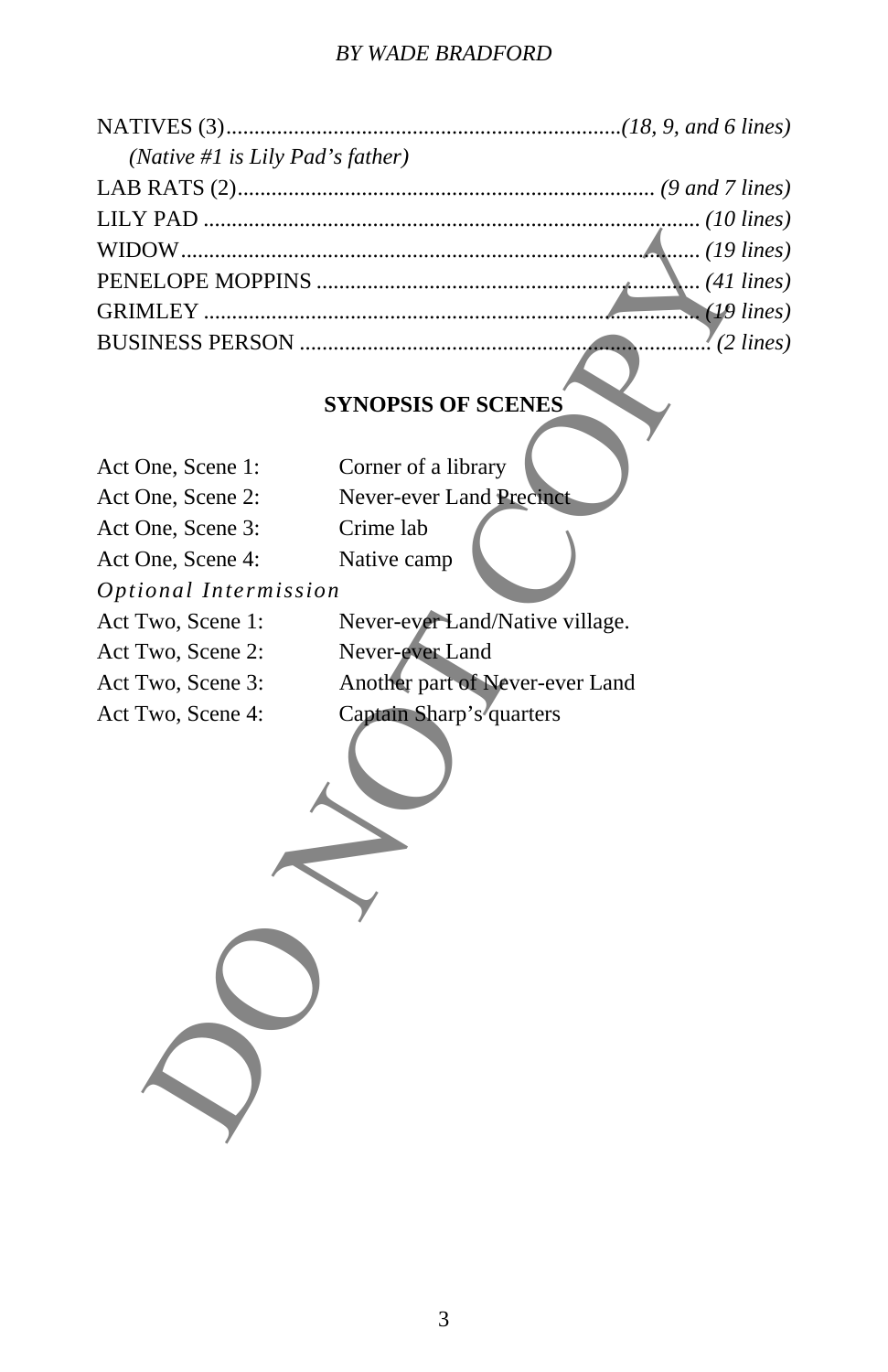#### **ACT ONE, SCENE 1**

#### *SETTING:*

*A corner of a small town library.* 

#### *AT RISE:*

*Brenda Brooks, a very somber, rigid librarian, sorts through a shelf of books. She looks as though she hasn't laughed in decades. A friendly, innocent looking Kid enters.* 

**KID:** Excuse me, Miss Lady . . . is this the new library?

**BRENDA:** No, this is the old library.

**KID:** Old library?

**BRENDA:** Yes, the old library. Over eighty years-old next year.

**KID:** But I thought we was gettin' a new library.

**BRENDA:** You mean, "thought we *were*."

**KID:** That's exactly what I said.

**BRENDA:** It's the same old library. I, however, am the new librarian.

**KID:** You don't look new.

**BRENDA:** Young man [or: Young lady] I am very busy; would you please take your gawking eyes and your bubble-gum belabored jaws elsewhere?

**KID:** *(Unconcerned. Looking at the books.)* Are these new books?

**BRENDA:** No. I am reorganizing this library. And in the process I am removing a few unnecessary novels.

**KID:** You're taking these ones away? They look like good books.

- **BRENDA:** Too much fantasy and folly can spoil a child's mind. This library needs more science and less Dr. Seuss. More history and less Hogwarts. Children need academics and not adventures. One doesn't get into a university by studying unicorns. **RISE:**<br>
Artistical Brooks, a very somber, rigid librarian, sorts through a she<br>
dd, librarian, sorts through a she<br>
ddy, innocent looking Kid enters.<br>
Excuse me, Miss Lady ... is this the eew library?<br>
NOA: No, this is th
- **KID:** But some of these are my favorite books. *(Holds up a book.)* Like this one about the upside down pirates.
- **BRENDA:** That's Treasure Island . . . and you're holding it upside down. Besides, it's a loathsome tale about loathsome people. Certainly not for students.

**KID:** What about this one?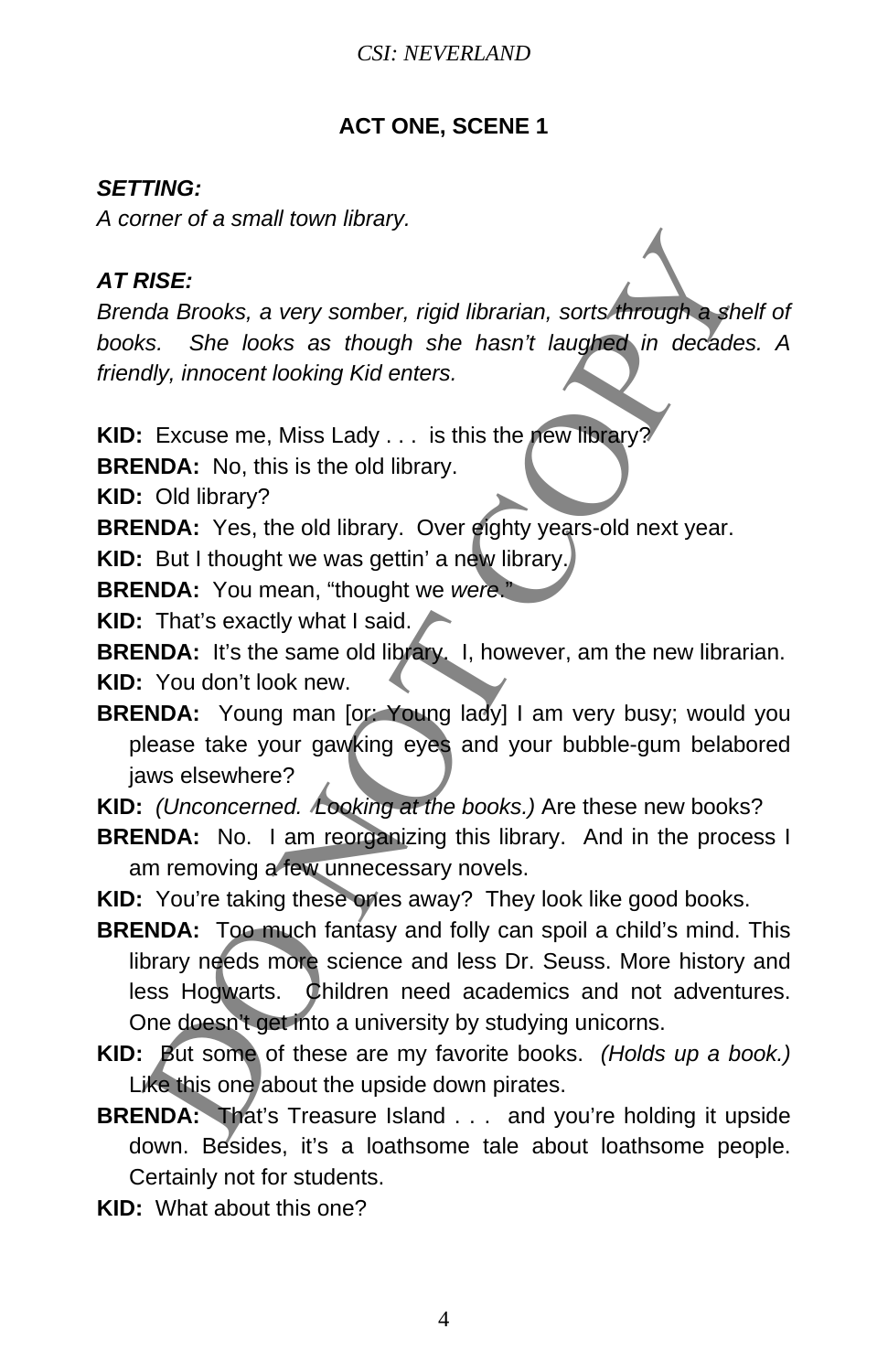- **BRENDA:** James and the Giant Peach? Preposterous. Even with modern agricultural techniques, fruit simply cannot grow to that extreme size. Silly, silly stuff. Guaranteed to warp young brains.
- **KID:** Oh well. Too bad they have to go. *(Pause.)* Got any of those Narnia stories?

**BRENDA:** Certainly not. Now will you please leave?

**KID:** How about comic books?

**BRENDA:** Get out!

*Kid runs offstage.* 

**BRENDA:** It would seem I've come just in time. The children of this town are so wrapped up in foolishness they probably believe in fairy tales! Such nonsense!

*Suddenly, the lights all shut off…except for a single spotlight that shines on the librarian. She stares at it like a stereotypical deer caught in a set of headlights.* 

**SERIOUS WOMAN'S VOICE: Brenda Brooks?** 

**BRENDA:** Yes? Who's there? **SERIOUS WOMAN'S VOICE:** Head Librarian of Johnson County? **BRENDA:** Um, that's me. . . Uh, what happened to the lights? **SERIOUS MAN'S VOICE:** Ma'am, we're going to need you to place your hands upon your head. Iamia stories?<br>
NDA: Certainly not. Now will you please leave?<br>
How about comic books?<br>
NDA: Her would seem I've come just in time. The children of<br>
wom are so wrapped up in foolishness they probably believ<br>
siny tales! Su

**BRENDA:** Is this the police?

**SERIOUS MAN'S VOICE:** Hands above your head. Now.

*She obeys.* 

**BRENDA:** Is there a problem?

**SERIOUS MAN'S VOICE:** Ma'am, I now need you to turn around.

**BRENDA:** *(Turns to face upstage.)* I don't want any trouble. She obeys each of the following commands.

**SERIOUS MAN'S VOICE:** Please place your right foot in. Now place your right foot out. Place your right foot in. Now, shake it all about.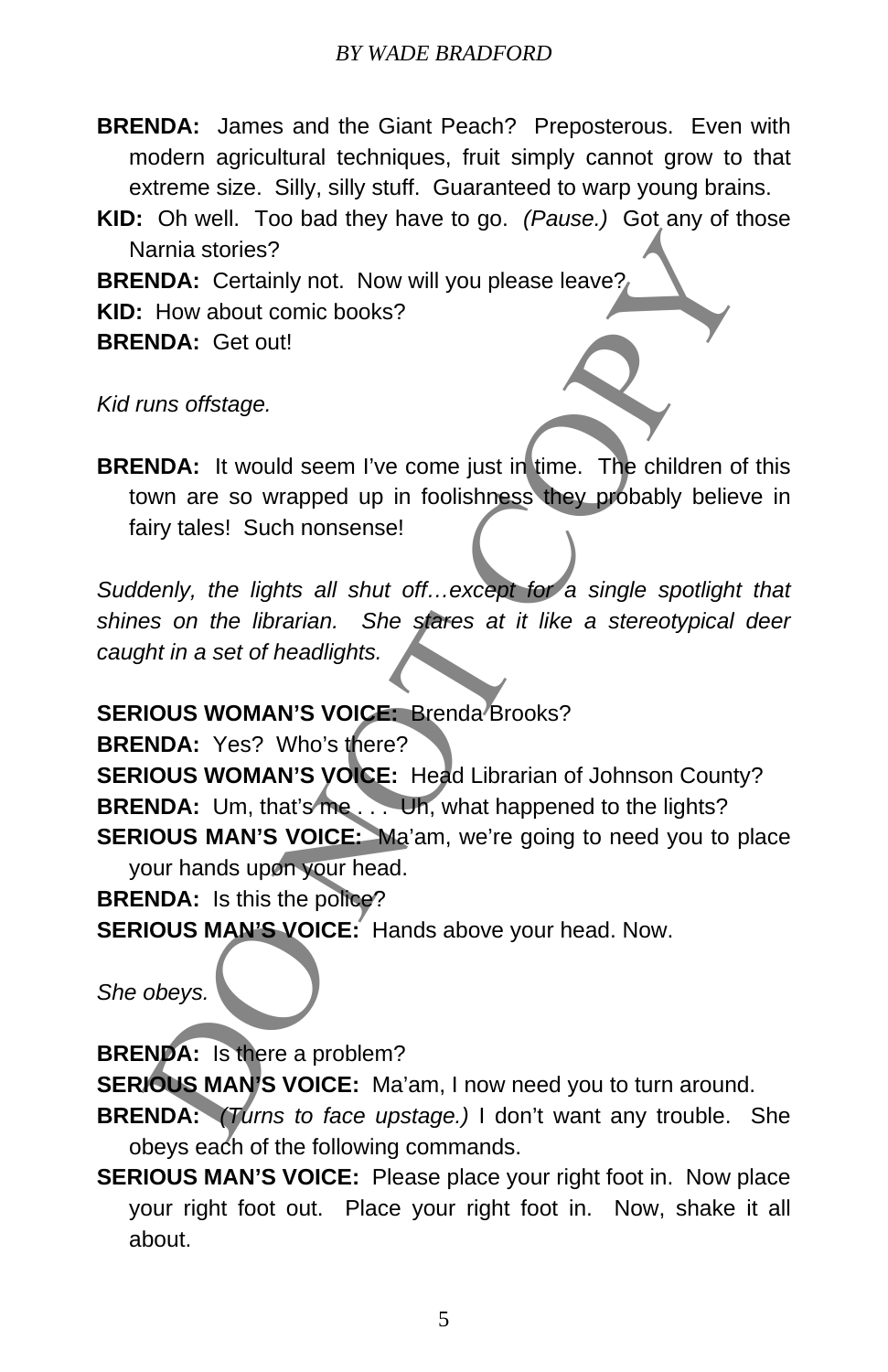**BRENDA:** *(Stops and faces downstage.)* What? This is ridiculous. Who are you people???

*The lights come up. Two police detectives move in on each side of her. They are dressed in professional attire; however, they also have brilliant fairy wings attached to their backs. They are Fairy Police Detectives, Tinker and Murk.* 

**TINK:** We're the Fairy detectives. I'm Lt. Tinker. This is my simpleton partner, Lt. Murk.

**BRENDA:** Fairy detectives? But I don't believe in fairies!

**MURK:** *(Deadpan.)* Oh. That hurts.

**TINK:** We're here to investigate a murder.

BRENDA: A murder?!! Who's been killed?

- **TINK:** Ha! As if you didn't know. Ever hear of a boy by the name of Peter. Wears green tights. Hangs out in Never-ever Land. Flies around London Town.
- **BRENDA:** Are you telling me that someone murdered Peter Pantaloon?

**MURK:** No, not Peter. Someone murdered his shadow.

**BRENDA:** You can't murder a shadow!

**MURK:** Oh yes you can.

**TINK:** Take a look at the body.

*Murk unrolls Peter Pantaloon's shadow. It's a black cloth cut out in the shape of Peter Pantaloon. There are three holes, each the size of silver dollars cut out from the "shadow." It looks as though it has been shot three times in the chest.*  They are dressed in professional attire; however, they also in<br>they are dressed in professional attire; however, they are  $\pi$ iny  $P$ <br>ant fairy wings attached to their backs. They are  $\pi$ iny  $P$ <br>actives, Tinker and Murk.<br>

#### **MURK:** Gruesome, isn't it?

**BRENDA:** And you think I'm responsible for this? *(Tinker has brought two rolling office chairs center stage.)* 

**TINK:** You certainly have the motive. *(Forces Brenda into a chair.)* **BRENDA:** How dare you.

**TINK:** Where were you on the 30<sup>th</sup> of February?

**BRENDA:** But . . . there's no such thing as the 30<sup>th</sup> of February.

**TINK:** Aha! So, you can't account for your whereabouts!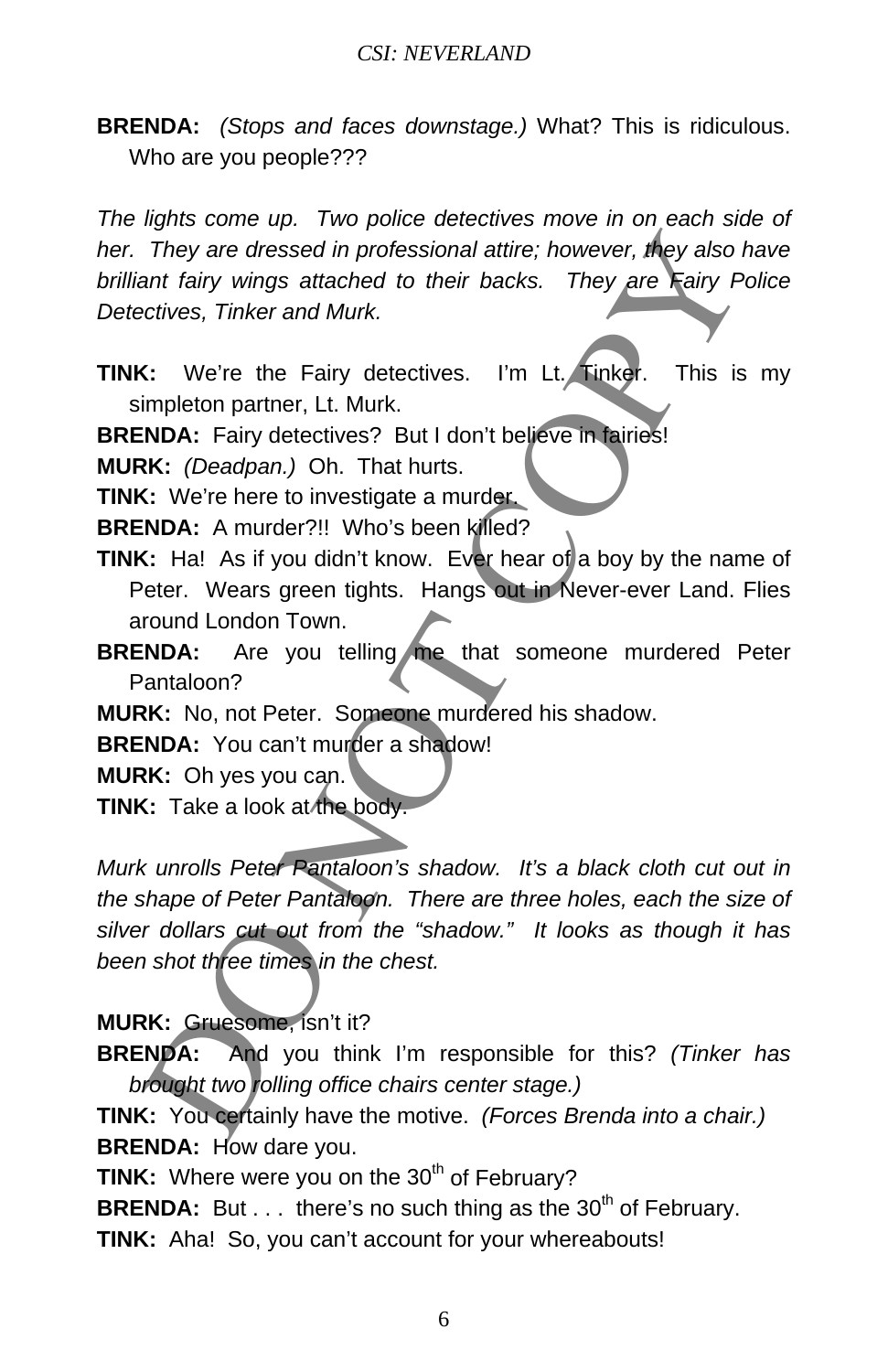#### *BY WADE BRADFORD*

**MURK:** Ma'am, we have reason to believe that you wanted the victim eliminated.

**TINK:** And he's not the only one!

**BRENDA:** I don't understand.

**TINK:** Oh, come on! We heard that you wanted to get rid of Aladdin and his Magic Lamp . . . (: Oh, come on! We heard that you wanted to get id of Ala<br>
INDA: Well, I<br>
INDA: Well, I<br>
INDA: Well, if Jack and his Beanstalk...<br>
KK: - and kill off Jack and his Beanstalk...<br>
KK: Well, do you confess? (Shows her a list)

**BRENDA:** Well, I -

**MURK:** - and kill off Jack and his Beanstalk . . .

**TINK:** And probably chop up Pinocchio while you're at it.

**MURK:** Well, do you confess? *(Shows her a list.)* You've been plotting to eradicate every name on this list.

**BRENDA:** But those are all just nonsensical characters. They aren't even real!

**MURK:** *(Offended.)* Hey now. Those are personal friends of mine.

**TINK:** I've heard enough. Let's bring her in.

**BRENDA:** Where are you taking me?

**TINK:** The Never-ever Land Precinct. You'll need some of this.

*Tinker sprays something in Brenda's face. It's very painful.* 

**BRENDA:** Ow! Ugh! What is that? Pepper spray?

**TINK:** Pixie dust.

**MURK:** *(Taking her by the arm.)* Have you ever flown before? **BRENDA:** What???

**MURK:** Oh, it's great fun. Just think happy thoughts.

**BRENDA:** It feels like my eyes are on fire!

**MURK:** That's not happy enough.

**TINK:** Come on everybody! Here we go!

*They run stage left and then leap offstage. Lights out.*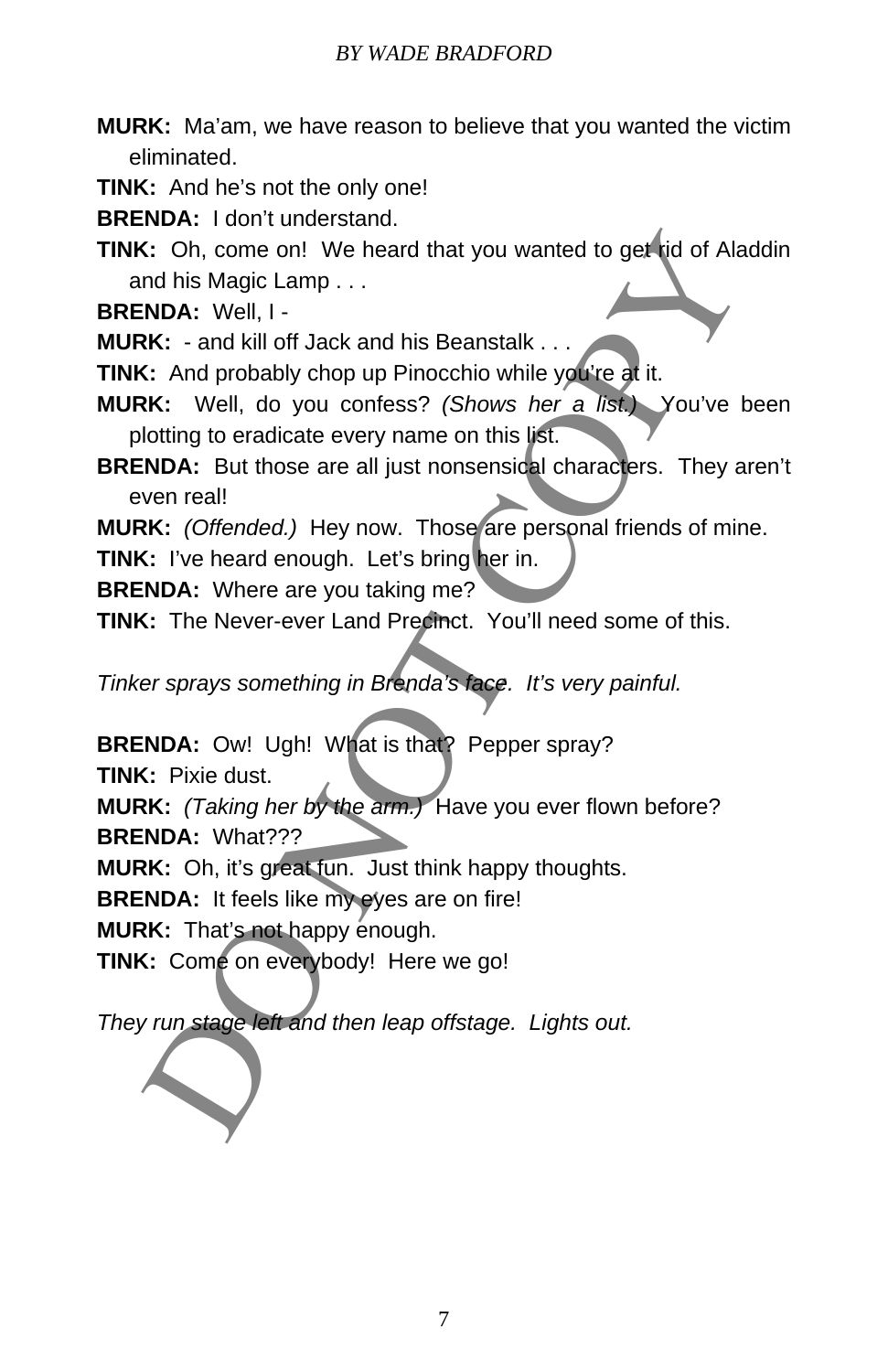#### **ACT ONE, SCENE 2**

#### *SETTING:*

*Never-ever Land Precinct.* 

#### *AT RISE:*

*The backdrop and set dressing should reveal an exotic island setting. However, center stage there is a very plain-looking business desk complete with phones and other office props. The Never-ever Land 911 Operator sits at the desk. The phone rings; she picks it up.* 

**OPERATOR:** Never-ever Land 911. What's the emergency? Being harassed by mermaids? How dreadful. Please hold. Never-ever Land 911, what's your emergency? Trapped in Skull Cave? The tide is coming in? Oh dear. Hold please. Never-ever Land 911, what's your problem? Your rowboat's falling apart? And you're being attacked by a tick-tocking crocodile? Oh you poor dear. Please hold. 911 - - Hey Thumbellina, how you doin' girl? He did? Why you need to dump that boy. No, I'm not busy. You tell me all about it. Uh-huh? Uh-huh? **RISE:**<br> **RECONSTENTS AND A** Subsiding thould reveal an exotic island see ever, center stage there is a very plain-looking business<br>
plete with phones and other office props. The Never-ever under the Newtral Details and ot

*Peter, a flamboyant young man (could be played by a male or female actor) dashes on stage.* 

- **PETER:** Where's Tinker Bell? Where's the detective squad? And where-oh-where is the criminal who killed my beautiful shadow? I want justice! I want revenge! I want one of these donuts with sprinkles on it. *(Takes a donut from the Operator's desk.)*
- **OPERATOR:** *(Still focused on her phone call.)* Yeah, that's just Peter. I think he's got his pants on too tight.
- **BRENDA:** *(Offstage.)* This isn't happening. *(She enters along with Tinker and Murk.)* This is just a dream! A terrible, nauseating dream!
- **MURK:** No, that's just jetlag. Right this way.
- **TINK:** Doris, we need your desk.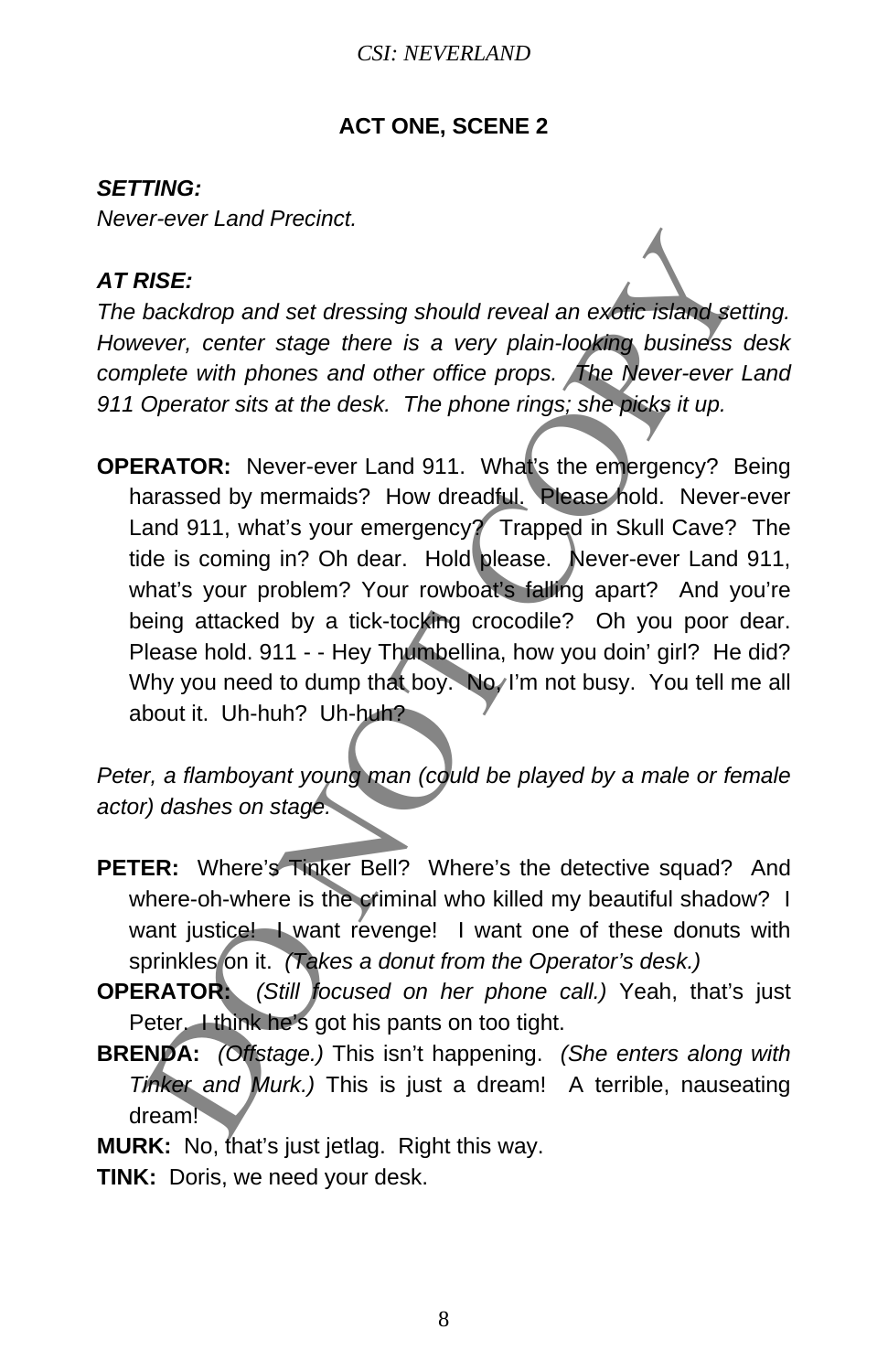**OPERATOR:** Fine by me. It's my coffee beak. *(She keeps talking on the phone as she leaves.)* Girlfriend, you tell that Tom Thumb if he don't behave himself I'm gonna come over there and step on him. *(Exits.)*

**PETER:** *(Leering at Brenda.)* Is this the culprit?

**TINK:** Not now, Peter. We've got a lot of work to do. *(To Murk.)* Put her in the lineup.

*Murk takes the bewildered Brenda offstage.* 

**PETER:** No! Let's cover her with honey and roll her in fire ants!

**TINK:** We're taking care of it.

**PETER:** Or let's tie her to the bottom of a pirate ship! No, no, even better! We dress her like a fire hydrant and take her to the Dog Park!

**TINK:** Peter! I am trying to do an investigation here!

**PETER:** Gosh, Tink. When you and me hung out together, we used to love to think of new ways to torture people.

- **TINK:** That was before I joined CSI. I've got important responsibilities now, Peter.
- **PETER:** Just do me a favor. Let me know when this whole thing is over. Ever since this heinous crime was committed, I've felt miserably alone. A haven't been able to sleep. And worst of all  $\dots$   $\dots$   $\dots$   $\dots$  can't say it  $\dots$ ER: (Leering at Brenda.) Is this the culprit?<br>
C: Not now, Peter. We've got a lot of work to do. (To Murk,<br>
er in the lineup.<br>
ER: No! Let's cover her with honey and foll her in fire ants!<br>
C: We're taking care of it.<br>
ER:

**TINK:** What is it?

**PETER:** *(Almost in tears.) V* can't fly!

**TINK:** Why not?

- PETER: I don't know. I guess I never realized how lonely I'd feel without my shadow. It's as though my life has fallen apart, and I don't know how to stick it back together. Oh, tape! *(Picks up Scotch tape and begins applying it to himself.)*
- **TINK:** It's more than that, Peter. It may be that the suspect may have been after you. Can you think of anyone that would want to see you dead?

*Peter has been playing with the tape, putting it all over his face, deforming his expression.*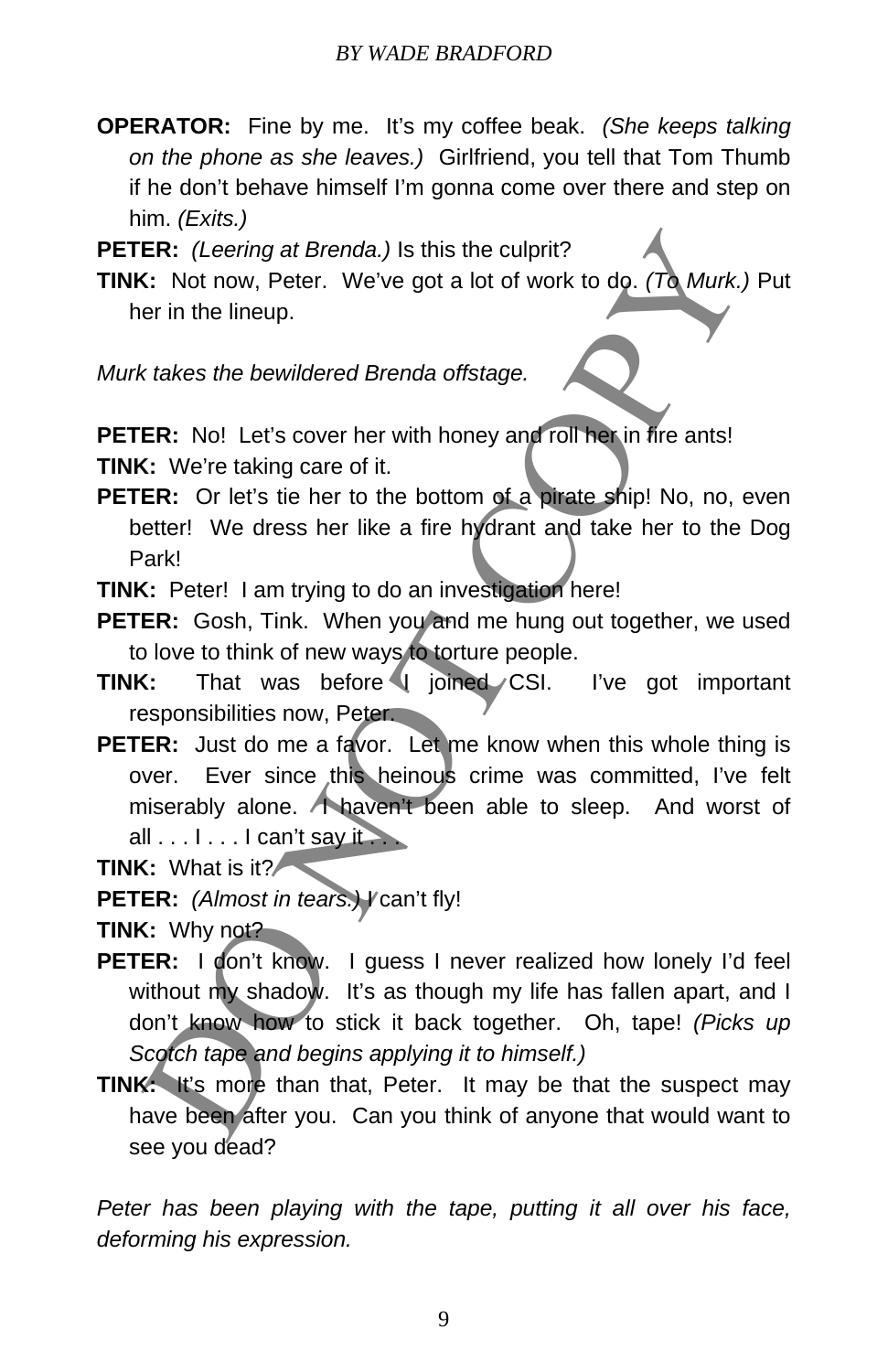**PETER:** No. Everyone loves me.

- **TINK:** This is serious! *(She rips the tape off of his face.)* Your shadow is filled with puncture wounds and you might be next!
- **PETER:** Don't worry, Tink. I've got my Lost Kids to protect me. I'll call for them now.
- **TINK:** *(Annoyed.)* Fine. look, I've got work to do in the lab. Keep those rascal friends of yours under control. *(Exits.)*
- **PETER:** Ha ha! No one can control the rambunctious nature of my Lost Boy Crew! Lost Kids, Ho!!! Your fearless leader needs you! *(A strange bird-like call.)* Lulululululu!

*Offstage a call of "Lulululululu" is returned.* 

**PETER:** Aha! The lively Lost Kids come forth!

*Between four and six Lost Kids (and/or Lost Girls depending on how the director chooses to cast the show) hobble on the stage. They are not as young as one might expect the Lost Kids to be. In fact, they are all very old. They wear boyish outfits in the manner of animals. The four main ones are FOX, BEAR, SKUNK and RACCOON. Their costumes look like traditional Lost Boy attire. However, each Lost Boy is hunched over and elderly. Some are bald, some have white hair. Some have thick glasses while others gingerly use canes or walkers. In their octogenarian manner, they march up to Peter.*  ER: Don't worry, Tink. I've got my Lost Kids to protect mail for them now.<br>
Solution them now.<br>
Solution them now (Alternative difference of the state of the state and tried and the state of the state of the state of state

**FOX:** *(Sounding very old.)* Lost Kids reporting for duty, sir!

*The Lost Kids still-march in place.* 

**PETER:** At ease, Sergeant. **FOX:** Company . . . nap!

*They immediately cease marching and subsequently fall asleep standing up.*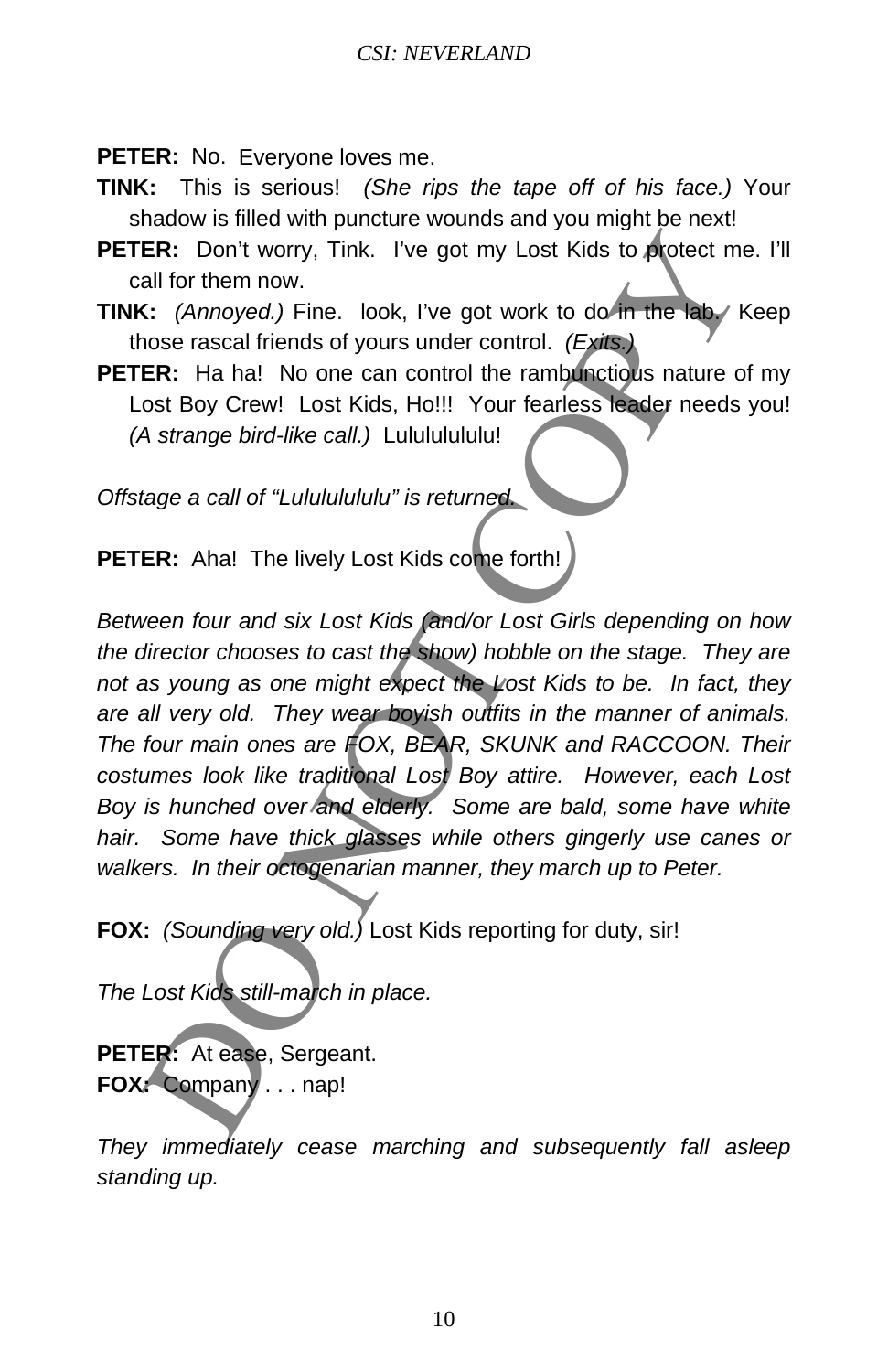**PETER:** Sarge Fox! Everyone! This is no time for loafing! Dark and deadly deeds are at work. It's all very dreadful and depressing. And so I desperately need to be cheered up. Therefore, I believe a game of tag is in order! The champion will win this!

*He holds up a small vial.* 

**BEAR:** That's my heart medicine! **PETER:** Then you better catch me! Ready, set, go!

*Peter runs about. The old Lost Kids slowly limp around trying to tag him. Peter easily dodges in and out of them. He's having the time of his life. But everyone else is miserable.* 

**PETER:** What fun, eh lads? Glorious it is to be forever young! **SKUNK:** *(Staggering about, out of breath.)* | ... I'm ... hyper ... **PETER:** I'm hyper too! Hoo-hoo! **SKUNK:** I'm hyper-ventilating! *(He breathes into a paper bag.)*

*The others are exhausted, too. Some sit down or lean on each other. Peter hops up onto the desk.* 

**PETER:** What's wrong with you fellows?! Out of breath like a broken down old mare! Why, there was a time when we would explore the island's jungle-scape, search for buried treasure, battle with ferocious natives with slingshots and mudball catapults, climb the very mountains of Never-ever Land. Now, what adventure should we quest upon today? bolds up a small vial.<br>
R: That's my heart medicine!<br>
ER: Then you better catch me! Ready, set (90!)<br>
From you better catch me! Ready, set (90!)<br>
Preter easily dodges in and out of them. He's having the time<br>
fee. But ever

**RACCOON:** I know where I'd like to journey to.

**PETER:** Where?

**RACCOON:** The bathroom.

**PETER:** *(Annoyed sigh.)* Fine. Who else needs to go?

*Every Lost Kid raises his hands . . . everyone except Bear.* 

**PETER:** Bear, you don't need to go? **BEAR:** Depends.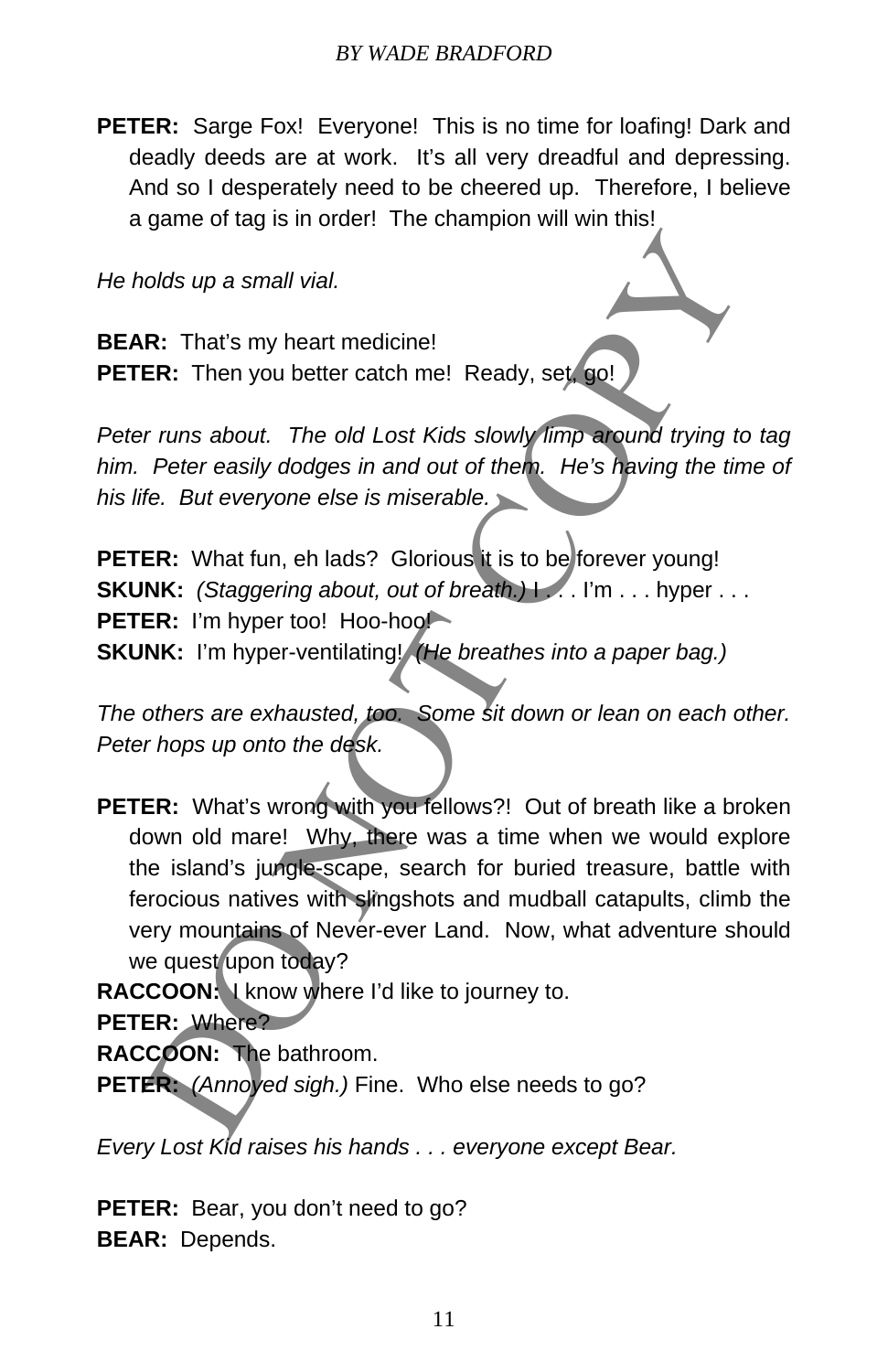**PETER:** Depends on what?

**BEAR:** Depends undergarments. They work like a charm.

**PETER:** *(Disgusted.)* Ugh!

**FOX:** Peter, when we came to Never-ever Land, you said we'd never grow up.

**SKUNK:** And now after eight decades - look at us!

**RACCOON:** We're ancient!

**PETER:** Maybe you are a smidge older than when I found you. But the point is . . . you're all young at heart! And you've led rich, full lives. The United States and the Coronaction Coronaction<br>
COON: We're ancient that when Mound you.<br>
The ER: Maybe you are a smidge older than when Mound you.<br>
The epoint is ... you're all young at heart! And you've led rich<br>
Wes.

**SKUNK:** I'm 94 years-old and I've never kissed a girl.

**PETER:** Good for you! Girls are gross.

**FOX:** I could've had grandchildren by now.

*All the Lost Kids sigh lamentably.* 

**PETER:** Enough moping, lads. We've got a storm brewing about us. It seems someone has killed my shadow.

*The Lost Kids gasp.* 

**RACCOON:** Who would do such a thing?

- **BEAR:** Someone cruel enough to snuff out a shadow might do the same to the rest of us.
- **PETER:** There's more. Ever since the crime was committed, I... I haven't been able to fly ...

**FOX:** Not fly?! But you're the President of Flight Club!

**RACCOON:** We've got to do something!

**SKUNK:** We'll help you out!

**PETER:** Good. *(Discreetly.)* Then let's call to order a secret meeting.

**BEAR:** *(Shouting.)* Hey everybody! Secret meeting!

- **PETER:** Shh! I now call Flight Club to Order. Come lads, form the obligatory semi-circle. *(They do.)* Now, the club rules. Rule number one: No one talks about Flight Club. Rule number two: No one talks about Flight Club.
- **FOX:** Um, Peter, sir . . .

**PETER:** What is it?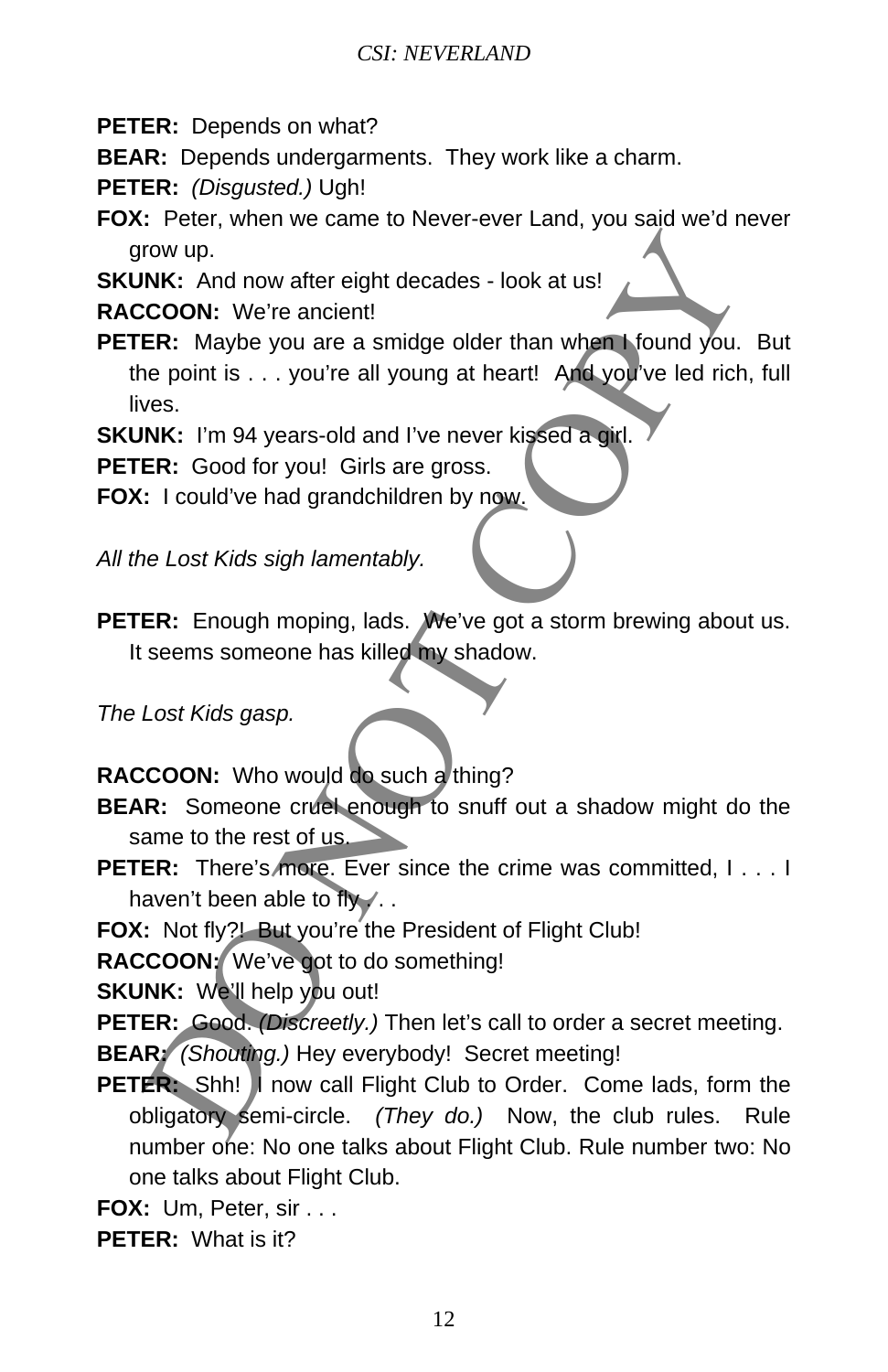**FOX:** We've been meaning to tell you . . . rule number one and rule number two sort of repeat themselves.

**PETER:** I know. That's to emphasize the point.

**FOX:** And the point is?

**PETER:** No one mentions anything about Flight Club!

**BEAR:** Uh-oh. *(Everyone looks at him.)* I handed out flyers . . . And put an ad in the newspaper . . .

**PETER:** Hmmph.

**BEAR:** And on Google.

**PETER:** No matter! Members of Flight Club, your mighty leader has lost his mirth and is unable to fly. I charge each of you, go throughout Never-ever Land and find me a new set of happy thoughts, so that I may fly again! Now go, go! Dash away at the speed of lightning! ER: No one mentions anything about Flight Club!<br>
R: Uh-oh. *(Everyone looks at him.)* I handed out flyers ...<br>
ut an ad in the newspaper ...<br>
ER: Hmmph.<br>
ER: And on Google.<br>
ER: No matter! Members of Flight Club, your migh

**FOX:** Here we go! *(They "dash" away at a snail's pace.)* **PETER:** Hurry!

*Peter sighs, annoyed. Then, he pushes them offstage. Murk enters, just as the Lost Kids exit.* 

**MURK:** Mr. Pantaloon, we need your assistance.

**PETER:** Yes?

**MURK:** To the best of our knowledge, you were the only witness to the crime. You were at the Never-ever Land pier, all by yourself - -

- **PETER:** But I've already told you; it was too dark to see anything or anyone clearly.
- **MURK:** It would help us if you'd take a look at this line up. Just in case it triggers any memories. Maybe you'll be able to identify the assailant.

PETER: Ooh! A lineup! Send them in!

**MURK:** *(Calling offstage.)* Send in the suspects.

*The suspects enter single file. There are two pirates (Devlin and Joe) along with the infamous Captain Sharp. In the middle of this surly group is Brenda.* 

**MURK:** Recognize anyone?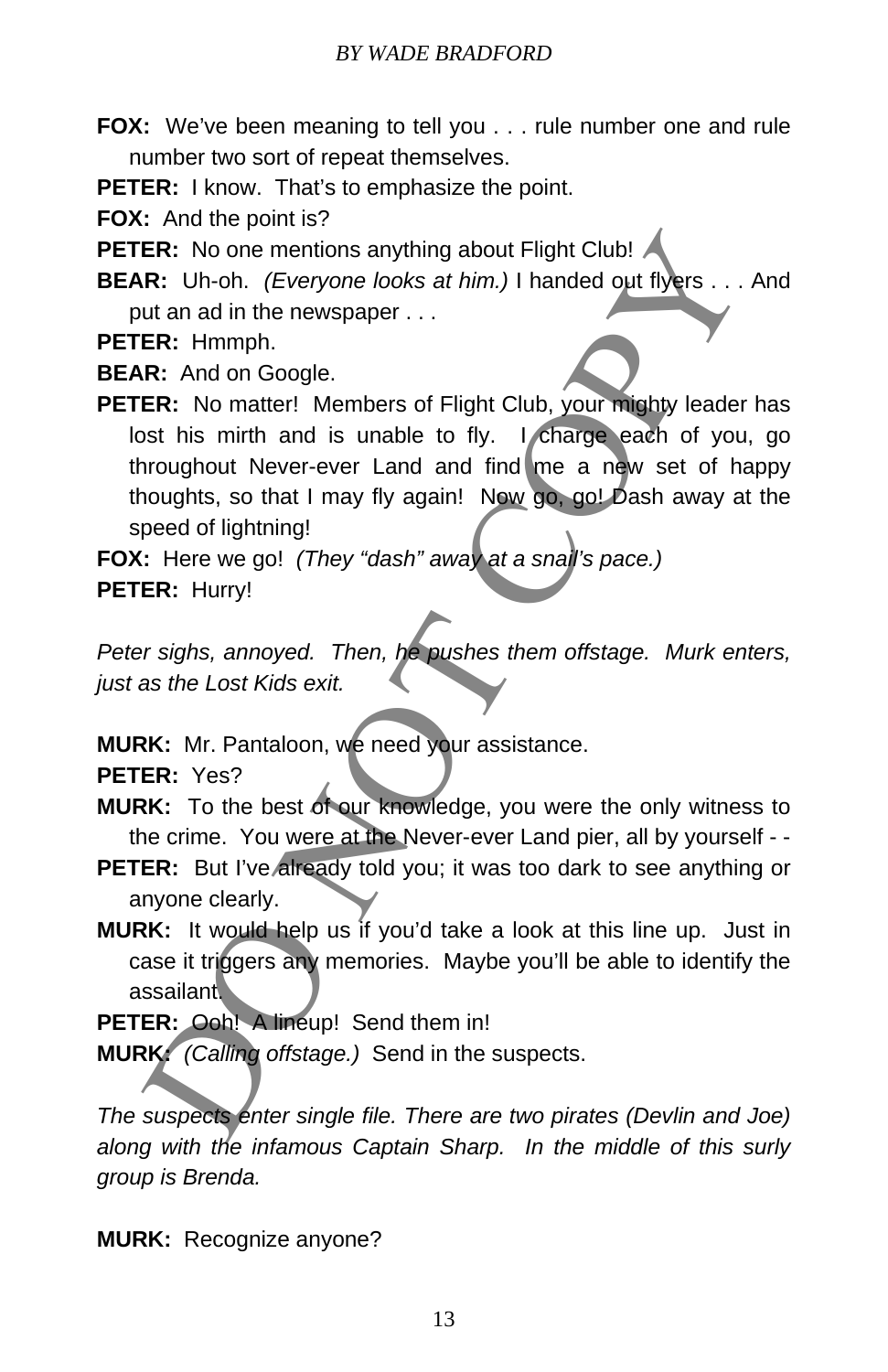- **PETER:** Why, you've rounded up that old codfish, Captain Sharp!
- **SHARP:** Why the devil have I been detained here?!
- **MURK:** You were caught your little dingy in Never-ever Land Bay after hours.
- **SHARP:** I protest! There is no crime against rowing. And my dingy is not little.
- **PETER:** Aha! Headed into Never-ever Land town to plunder and pillage, maybe kill a shadow along the way!
- **SHARP: Certainly not!**
- **PETER:** Oh yeah? Then what were you doing?
- **SHARP:** I'll not tolerate questions from an upstart elf-child! If I want to lurk about by the light of the midnight moon, then I shall do so. I am Captain Sharp, and I answer to no one.
- **PIRATE (DEVLIN):** Aye! That's right!
- **PIRATE (JOE):** It's none of your business that the good captain was off to visit a floral shop!
- **SHARP:** I told you bumbling blockheads not to say anything!

**MURK:** But why would a villain like you buy flowers?

**SHARP:** No reason. I wasn't. I mean - - I don't wish to talk about it! **PETER:** Ooh! Ooh! I know! Captain Sharp is in love!

- **SHARP:** Silence, you green-tighted numbskull! What do you know of love? You are incapable of emotional depth. Besides, what are you? An elf? A human? Some kind of hobbit? Don't you have some magic ring you need to toss in some volcano? Why, I can't even figure out your gender. I'm not sure if you're a womanly man or a manly woman. RP: 1 protest! There is no crime against rowing. And my circuitie.<br>
ER: Anal Headed into Never-ever Land town to plunder<br>
Illage, maybe kill a shadow along the way!<br>
IRP: Certainly not!<br>
RP: Certainly not!<br>
RP: Certainly n
- **MURK:** Let me see this. *(He takes a receipt that sits in the hat band of the captain.)* It's a receipt from the flower shop. A dozen roses. And the time is printed on it. Well, your story checks out. You and the rest of your - - what's the politically correct term - - buccaneer scum are free to go.

**SHARP:** Pirate profiling. Shame on you, sir. Shame on you!

*Sharp and the pirates exit.* 

**BRENDA:** Does this mean I can go too? **PETER:** Wait a moment. Who is she?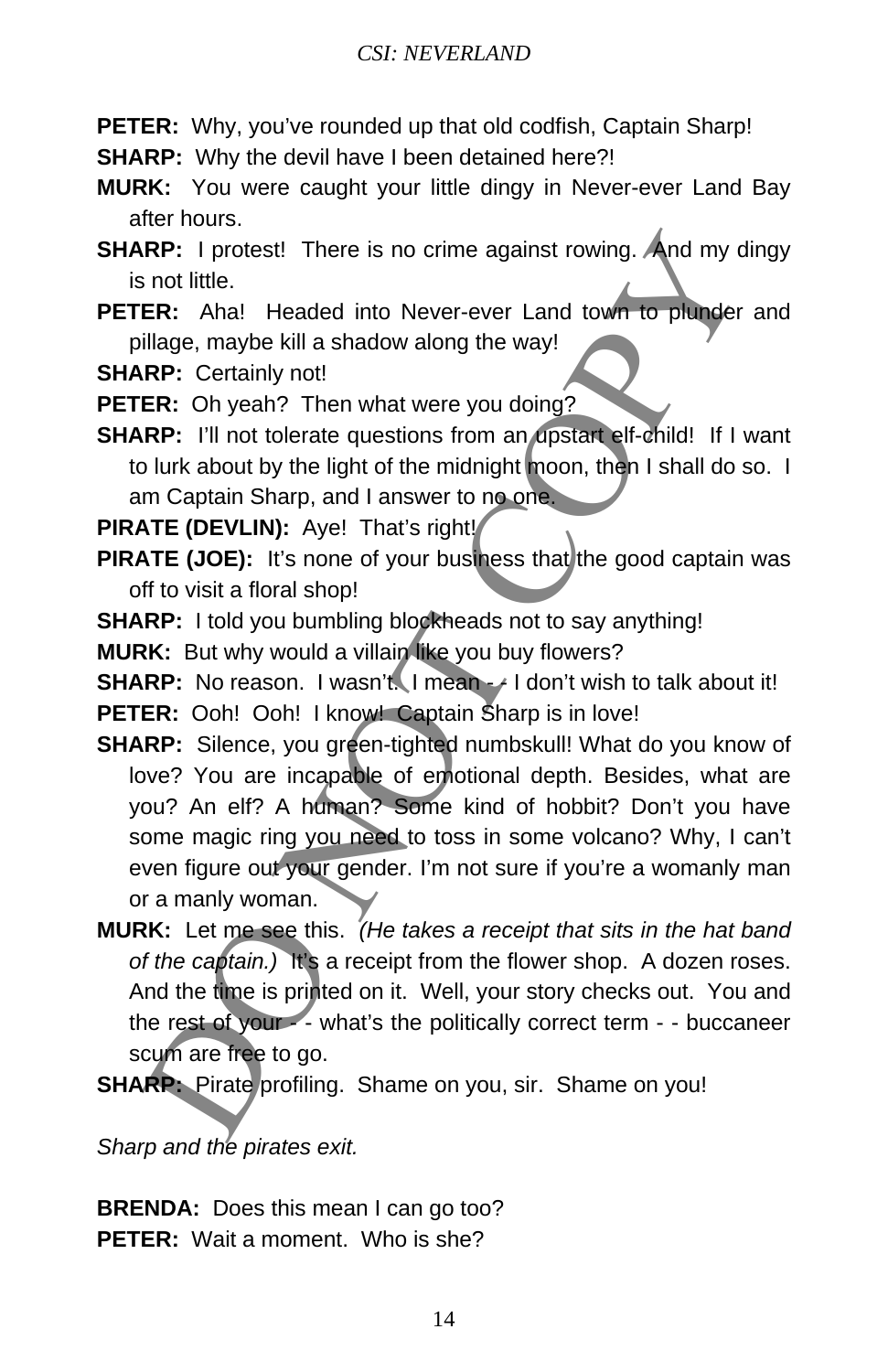#### *BY WADE BRADFORD*

- **MURK:** Brenda Brooks. We got a tip that she hates pixies, leprechauns, all things fantasy.
- **PETER:** *(Seeming to recognize her.)* Brenda-lady? Is it you? My old friend?

**BRENDA:** What?

- **MURK:** So, you do know each other.
- **BRENDA:** I don't know him! I've never seen him before in my life!
- **MURK:** That's what they all say?
- **PETER:** You lived in London next to that giant clock. You helped me sew my shadow onto my feet.
- **MURK:** And now it turns out you had a relationship with his shadow! When did you stop seeing him?

**BRENDA:** I didn't - -

**MURK:** Aha, sounds like a confession. Let me get a pen and some paper. I want you to write all of this down for me. *(As he speaks he handcuffs her to the rolling office chair. Then he exits.)*

**BRENDA:** But I didn't do anything! I'm innocent!

- **PETER:** *(Moving next to her.)* I believe in you, Brenda-lady. You were always so nice to me and the Lost Kids. But tell me, how did you get so old and grumpy?
- **BRENDA:** I am not old. And I'm not grumpy. I'm just confused. I can't figure out how I arrived in this weird and dangerous world.
- **PETER:** It's not dangerous! Not when you're with me, at least. Oh, if you were by yourself, sure, then you'd be at the mercy of the stormy elements, and all the wild creatures of Never-ever Land. Worst of all, you would be open prey for the natives of this mystical island. INDA: What?<br>
INDA: What?<br>
INDA: I don't know weach other.<br>
INDA: I don't know him! I've never seen him before in my life<br>
IKK: That's what they all say?<br>
IER: You lived in London next to that giant gock. You helpee<br>
ew my

**BRENDA:** Natives?

**PETER:** Yes, an aboriginal people that are as clever as they are diabolical. But fortunately, you are with me, and I can out-trick any trick the tropical tribe would dare to try. Fear not, for you are safe with me and my trusty dagger!

*While Peter has been speaking, Natives have been sneaking onto the stage (4 to 6 of them, males and/or females). They are disguised as vegetation. Suddenly, the Natives stand up, surrounding Brenda and Peter. They cry out angrily and point spears at the twosome.*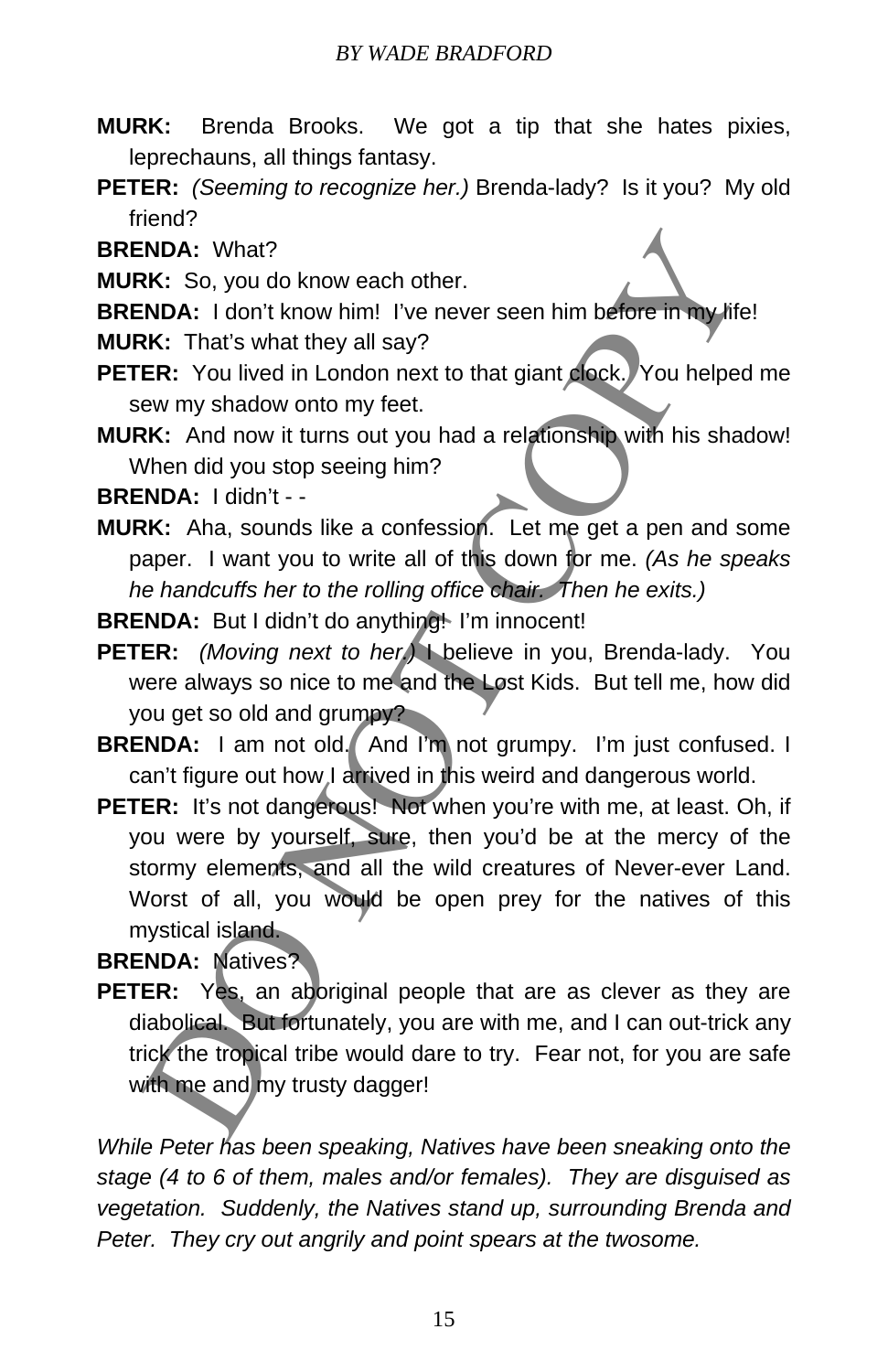**PETER:** We're doomed!

**BRENDA:** What about your trusty dagger?

PETER: It's actually made of licorice. Would you like a bite?

**NATIVE#1:** Take the prisoners to the volcano side of the island.

**NATIVE#2:** The volcano side? It's stinky over there. Why can't we

ever go to the flowery side of the island?

**NATIVE#1:** You be quiet!

**BRENDA:** What do you want with us?

**NATIVE#1:** Dinner!

**PETER:** Thank goodness! I'm hungry!

*The Natives push Peter into a chair. Then they roll Brenda and Peter offstage as our heroes scream with fright. Lights down. End of ACT ONE, SCENE 2.*  IVE#1: Take the prisoners to the volcano side of the island.<br>IVE#2: The volcano side? It's stinky over there. Why can't<br>WE#1: You be quiet!<br>IVE#1: You be quiet!<br>IVE#1: You be quiet!<br>IVE#1: Dinner!<br>IVE#1: Dinner!<br>IVE#1: Din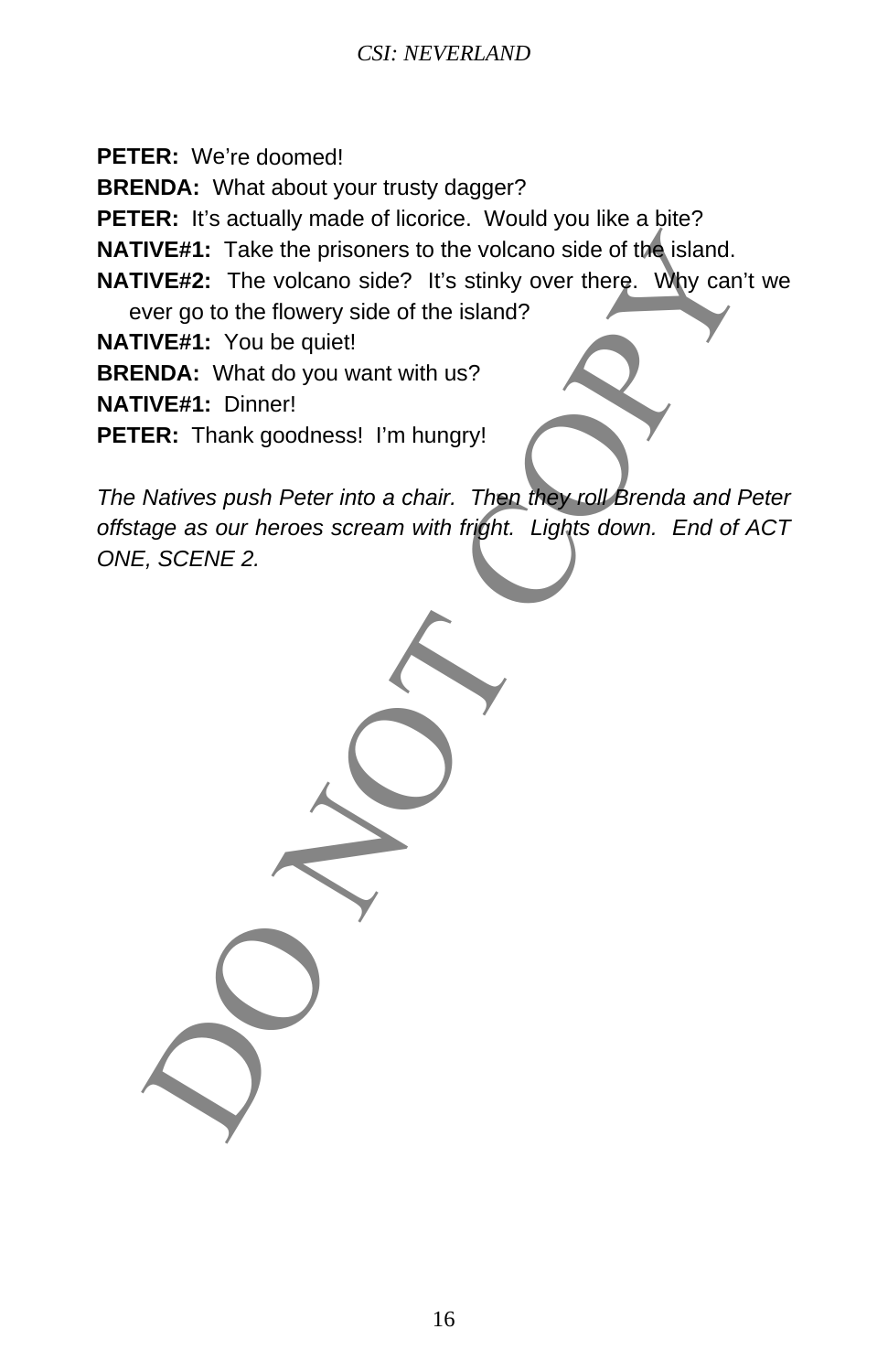## **ACT ONE, SCENE 3**

#### *SETTING:*

*The Crime Lab.* 

## *AT RISE:*

*Peter's dead shadow is attached to a white board. Lt. Tinker uses a*  magnifying lens to analyze the three holes in the Shadow's corpse. *Two short Lab Technicians (each one wearing a mouse nose) enter, both carrying clipboards.*  **RISE:**<br> **RISE:**<br>
The strain of the strain of the strain of the strain of the strain infinity lens to analyze the three holes in the Shadow's constraint Lab Technicians (each one wearing a moles nose) e<br>
carrying clipboard

**TINK:** Oh good, the lab rats. What did you find out?

**LAB RAT #1:** Well, we found out one thing.

**LAB RAT #2:** These aren't bullet holes.

**TINK:** So what made them?

LAB RAT #1: We're still conducting tests.

**TINK:** Is there anything you need?

LAB RAT #2: A big slice of cheese.

- **LAB RAT #1:** And maybe an exercise wheel.
- **TINK:** No, I mean, what do you need for the investigation?
- LAB RAT #2: We need cheese! We can't work on an empty stomach. Look I've been nibbling on my clipboard. *(Holds up the clipboard. It has holes in it.)*
- **TINK:** *(Takes clipboard. Examines holes, looks at shadow.)* Wait . . . these wounds . . . could they have been made by an animal?
- **LAB RAT #2:** Hey, I didn't bite him. I'm hungry, but I'm not that hungry.
- **LAB RAT #1:** Besides, chewing on shadows gives me gas.

**TINK:** Not you guys. Something bigger.

**LAB RAT #1:** Like a shark?

**TINK:** Or an old crocodile! You two keep testing. *(Rats exit.)* I'll think I'll pay a visit to the local swamp.

*Murk pokes his head onto the stage (the rest of his body is not yet seen).* 

**MURK:** Hey, Lt. Tinker. Can I talk to you a second?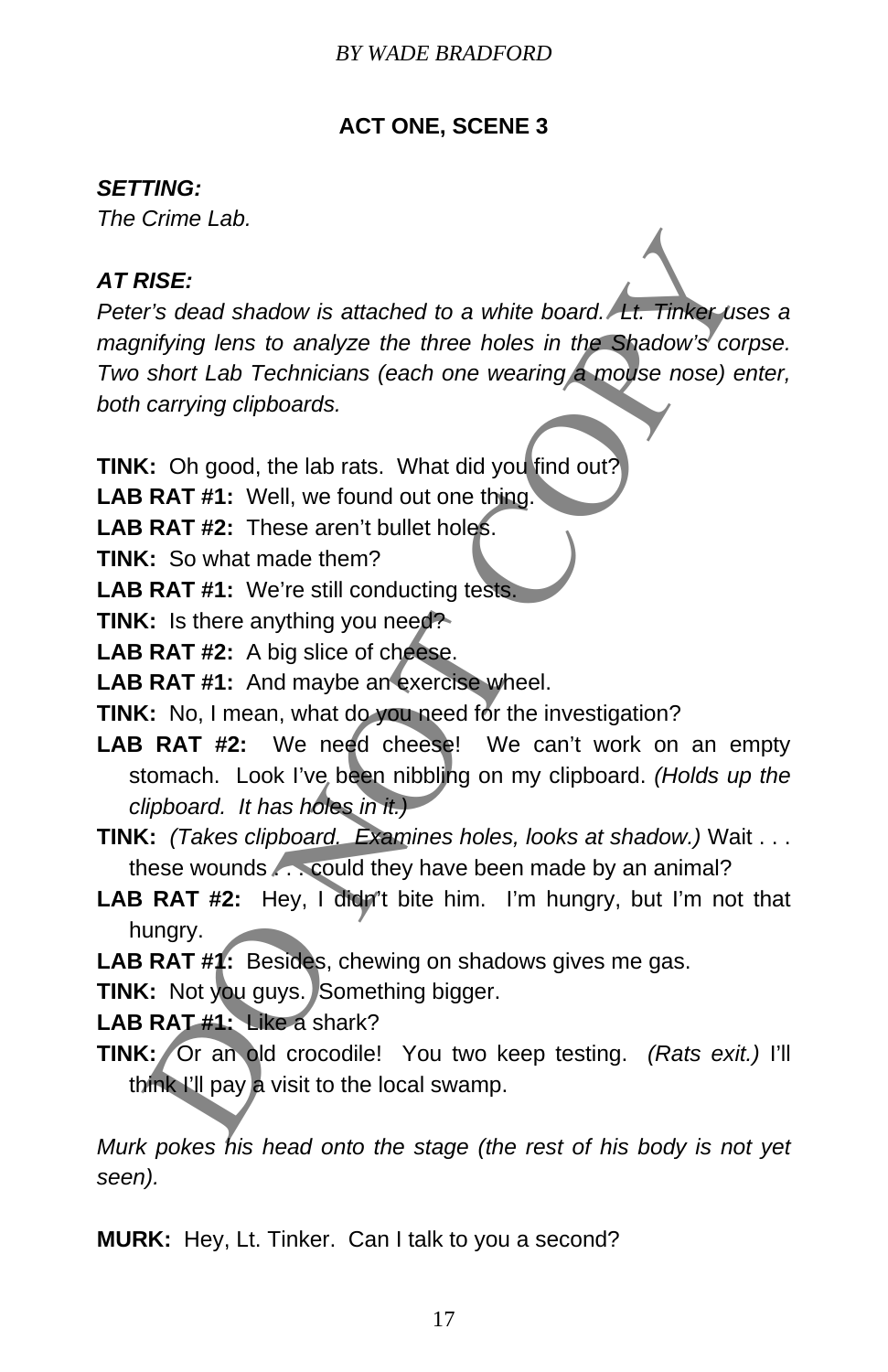**TINK:** I'm busy Murk.

**MURK:** Have you seen Peter? Or Brenda?

**TINK:** No. Why? What happened?

**MURK:** Well, they may have been kidnapped.

**TINK:** By whom?

**MURK:** Well, it's possible that CSI Headquarters has been attacked by a platoon of island natives.

**TINK:** Are you sure?

*Murk steps onto the stage, walking toward Tinker. He has eight or nine arrows stuck into his back.* 

**MURK:** Pretty sure.

**TINK:** Murk!

- **MURK:** I think there's a note on one of them, but I can't reach it. *(He stumbles and then falls to the floor.)*
- **TINK:** Oh no! Hey, you're right. There is a note. *(Takes note attached to arrow. Reads it.)* They've been taken to the other side of the island! And - - oh my gosh - - they're going to eat them!
- **MURK:** *(Weak.)* It must be a trap. Otherwise, why would they leave us a note.

**TINK:** You've got a good point.

- **MURK:** I know. I've got a lot of them. And they're all very painful. *(He falls unconscious.)*
- **TINK:** Murk! Murk? Speak to me! Oh no! There's only one thing I can do to save him. *(She talks directly to the audience.)* Folks, I need your attention. We've got a fairy officer down, and I need you to help me bring him back. If you really, truly believe in fairies, then we can make Lt. Murk come back to life. Now everyone, all together say: I do believe in fairies! *(Waits for response.)* Don't make me use my pepper spray. Say it nice and loud: I do believe in fairies! Now clap your hands three times. I think it's working. Clap three times again. *(Murk is starting to wake up, but she doesn't see.)* Now, pass this hat around and fill it with money! C: By whom?<br>
C: Sey whom?<br>
C: Well, it's possible that CSI Headquarters has been attastically a platoon of island natives.<br>
C: Are you sure?<br>
C: Are you sure?<br>
C: Are you sure?<br>
C: Are you sure?<br>
C: Are you sure?<br>
C: Are y
- **MURK:** *(Refreshed and revived.)* Hey Tink! I'm okay!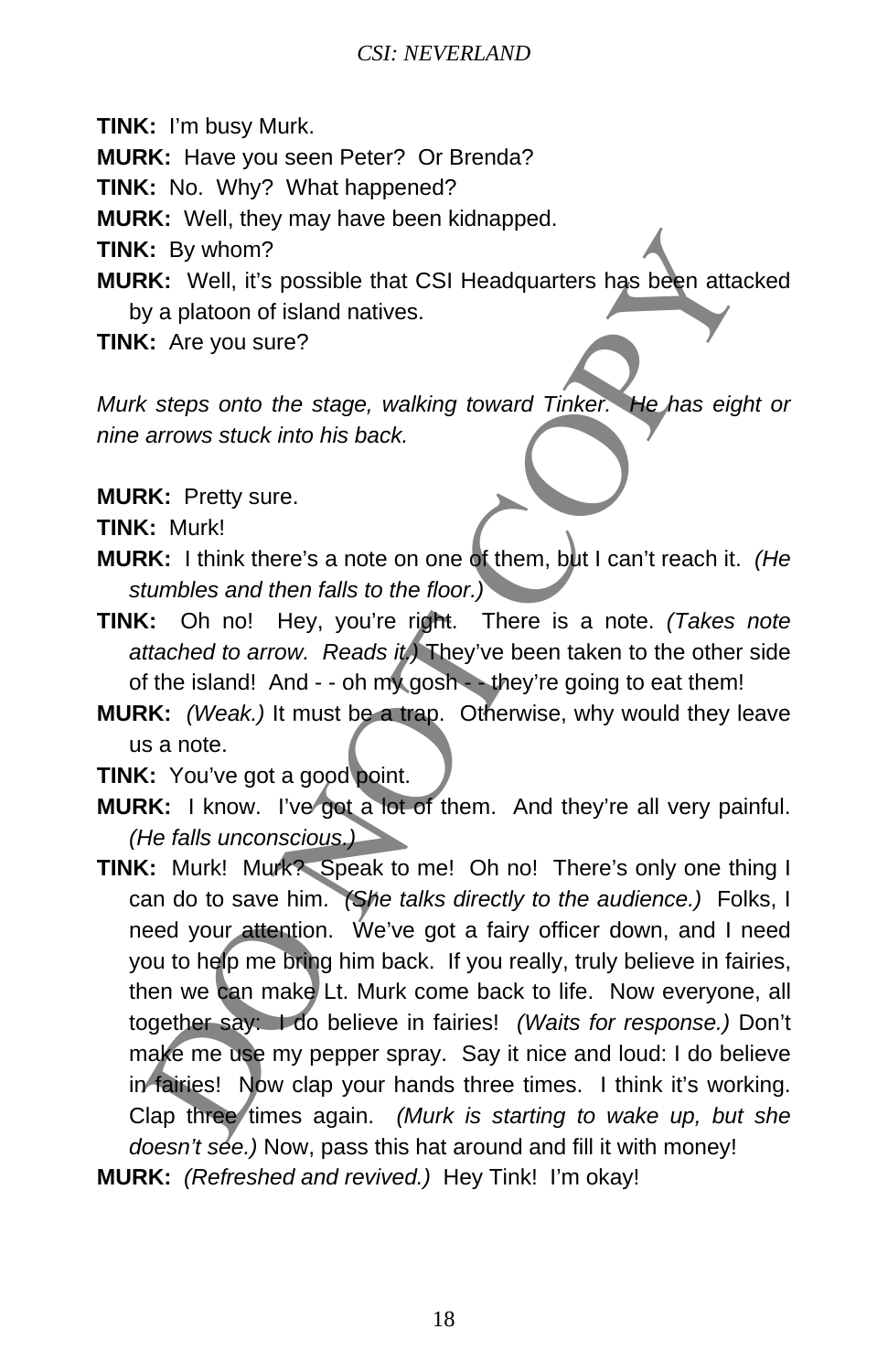- **TINK:** Darn, I almost got a free hatful of money. *(Helps him up.)* We need to move fast. I'll go save Peter and our fantasy-hating friend. I need you to follow up on a lead. Find the Tick-Tock Crocodile who lives in the swamp. We have reason to believe he may have taken a bite out of Pantaloon's shadow. Good luck! *(She exits.)*
- **MURK:** *(Trying to remove the arrows.)* I'm on the case. Do you got any pliers? Aken a bite out of Pantaloon's shadow. Good luck! As the exits.<br>
IR: (Trying to remove the arrows.) I'm on the case. Do you<br>
ny pliers?<br>
of ACT ONE, SCENE 3.

*End of ACT ONE, SCENE 3.*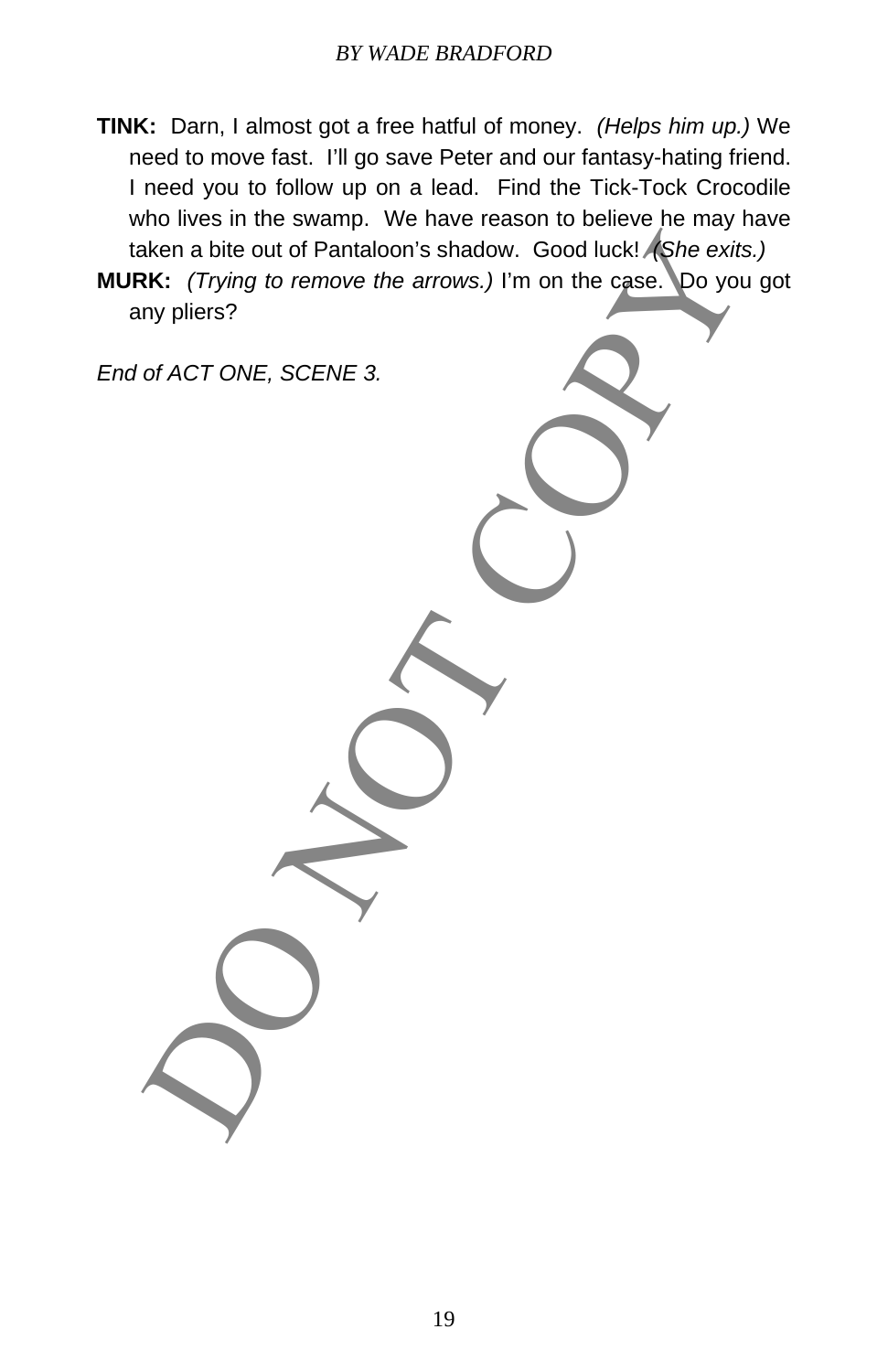#### **ACT ONE, SCENE 4**

#### *SETTING:*

*The Native camp.* 

## *AT RISE:*

Peter and Brenda are tied to their chairs. They are wrapped up in *jungle vines. Upstage, Natives are involved in a ceremonial dance.* 

**PETER:** *(Trying to reason with the Natives, who simply ignore him.)* You aren't planning to eat us, are you? I've just been reading a book called Fairy Food Nation, and it says cannibalism is one of the leading causes of obesity. **RISE:**<br>
They are transformed are tied to their chairs. They are wrapped to their solutions. Upstage, Natives are involved in a ceremonial dance of the Vinter Core Control planning to eat us, are you? The just been readion

**NATIVE#1:** Do not worry. We are not going to eat you.

**BRENDA:** Oh thank goodness.

**NATIVE#1:** We have special guests coming. They are the ones who will eat you! *(Returns upstage.)*

*Lily Pad, a beautiful island princess, enters. She sees Peter and her face lights up with joy.* 

- **LILY:** Peter! *(She runs to his side.)* Oh, Peter, I thought that you had been killed! Thank goodness I'm not too late.
- **PETER:** HI, Lily Pad. I love the new outfit. *(Lily Pad snuggles against him, making him feel uncomfortable.)* Okay, okay, personal space! Do you think you can get us out of here?

**LILY:** Who's she?

PETER: No one important. Lily, go talk some sense into your father! Tell him to set us free.

LILY: Oh Peter, I love you so much I could just about gobble you up. **PETER:** Yeah, well, we're on the menu.

*She moves upstage to speak with her father (Native #1) and the others.* 

**BRENDA:** Who was that?

**PETER:** An old friend. I saved her life once. She owes me.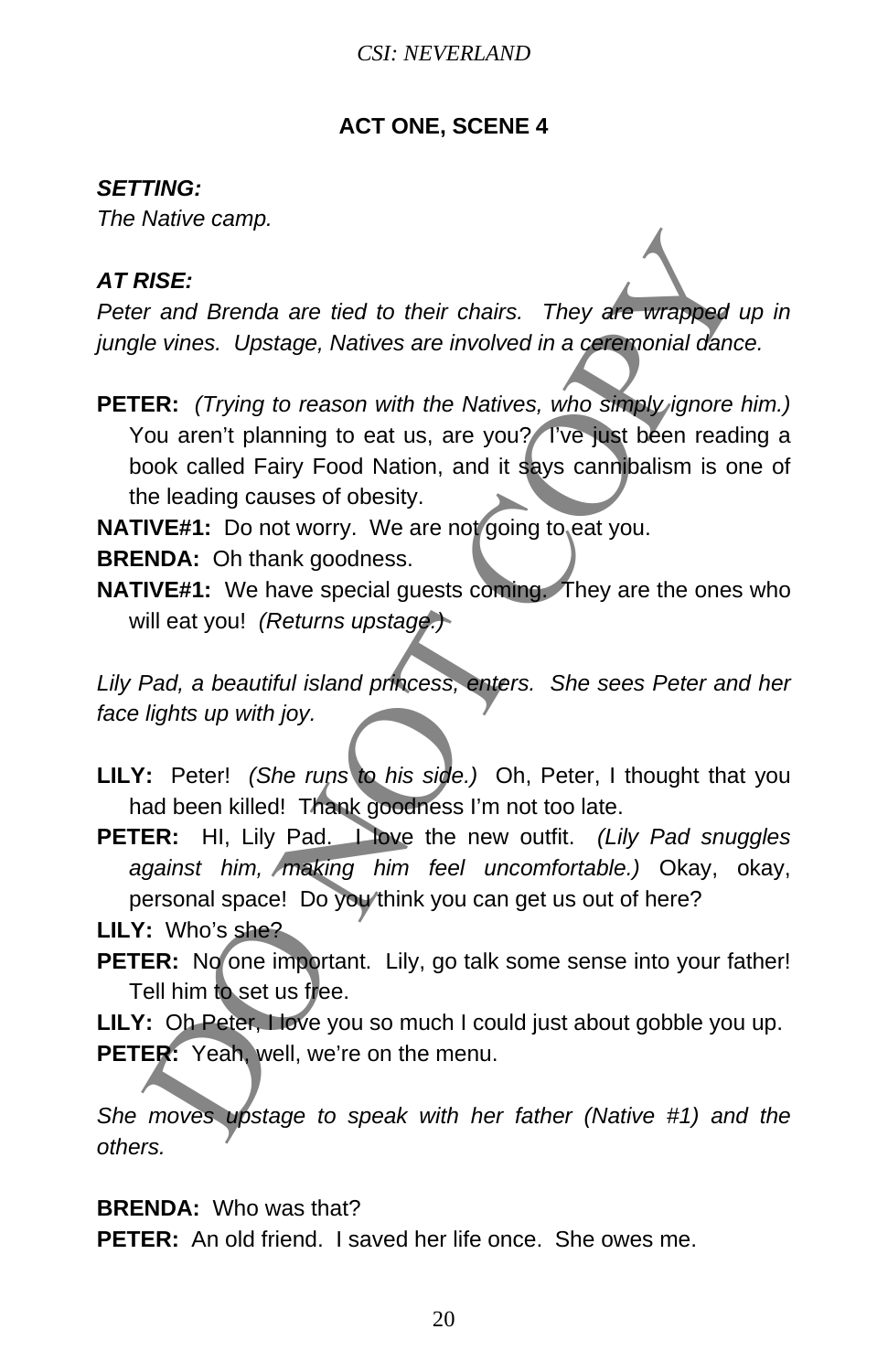**BRENDA:** Not that I care about this insane mystery in which I've become involved, but why did she think you had been killed?

**PETER:** Huh ... I don't know.

**BRENDA:** Didn't the detective say that someone may have been trying to kill you instead of just your shadow?

**PETER:** Oh, Tink says a lot of silly things.

**LILY:** *(Returning from upstage.)* I'm sorry, Peter. But my father refuses to release you. There is nothing I can do without going against his will.

**BRENDA:** I doubt you tried very hard.

**LILY:** What?!

**BRENDA:** In fact, you'd probably like to see him dead. You're the suspect that should have been arrested! Not me! Not me!!!

LILY: Be quiet, you crazy old woman!

**PETER:** Hey, Lily Pad, be nice.

**BRENDA:** I am not an old woman!

**PETER:** She's not that old.

**BRENDA:** I'm only thirty-five.

**PETER:** She's only - good lord - you're ancient!

**NATIVE#1:** The guests are nearly here. Begin the barbeque!

*The Natives set up the fire, which can simply consist of props used to represent firewood and the flames. Even cut-out, painted cardboard can do the trick. In fact, the more "cartoony" they appear, the better.*  ving to kill you instead of just your shadow?<br>
ER: Oh, Tink says a lot of silly things.<br>
": (Returning from upstage.) I'm sorry, Peter. But my fattes<br>
the tisse to release you. There is nothing I can do without g<br>
gainst h

**NATIVE#2:** *(Politely to Brenda.)* Are you allergic to garlic? **BRENDA:** No.

**NATIVE#2:** Great! *(Sprinkles garlic all over Peter and Brenda. Then he sticks an apple in each of their mouths.)*

**MURK:** Let me see this.

*The elderly Lost Kids enter. They are upstage, and have not yet noticed Peter's sticky situation.* 

**NATIVE#1:** Ah, the honorable guests, the Lost Kids. Enter old ones. The feast is about to begin.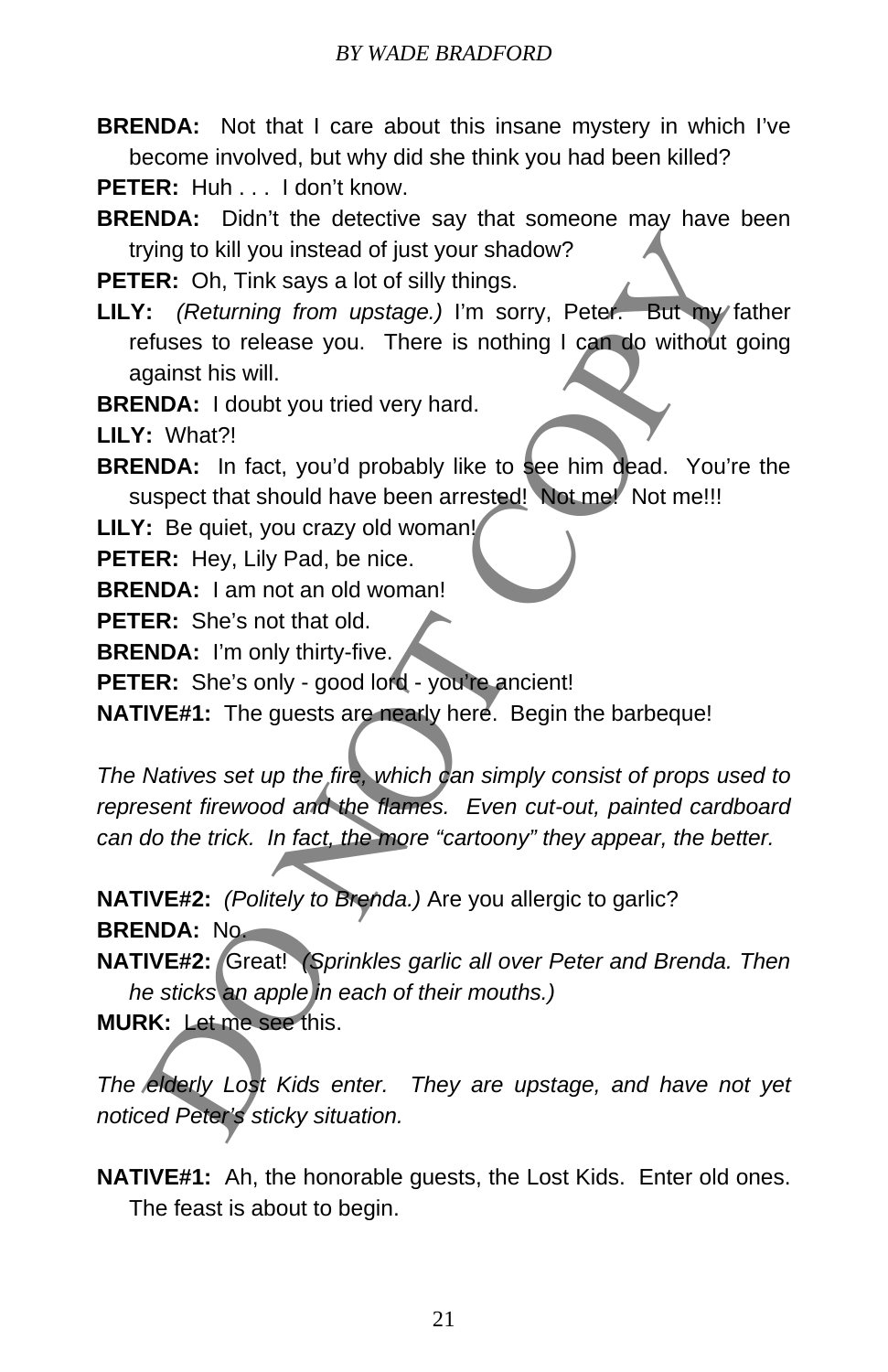- **FOX:** Well thank you, sir. Something sure smells good! What is that you're roasting over there? It looks like some kind of green orangutan.
- **BEAR:** Ooh, Green Monkey, my favorite!

*The Natives exit (except for Native #2). Brenda and Peter spit out their apples.* 

**BRENDA:** Can't they see it's you? **PETER:** Probably not. They all have glaucoma. **BRENDA:** Well then shout for help! **PETER:** H - - Natives exit (except for Native #2). Brenda and Peter spi<br>apples.<br>
NDA: Can't they see it's you?<br>
RINDA: Well then shout for help!<br>
NDA: Well then shout for help!<br>
RINDA: Well then shout for help!<br>
DER: H --<br>
ve #2 shoves

*Native #2 shoves apples back in their mouths. He points a spear at Peter.* 

**RACCOON:** *(To the other Lost Kids)* Hey, fella, you know how we need to find a new happy thought for Peter?

**SKUNK:** Yeah . . .

- **RACCOON:** Let's take him a plateful of this barbeque pork. That'll make him happy!
- **PETER:** *(Spits out apple again.)* It's not roast pork! It's me, you blind fools!
- **FOX:** *(Looking about, squinting.)* Huh? Who said that? *(The Lost Kids stumble further upstage.)*

**NATIVE#2:** *(Angry.)* You no spit out apple!

PETER: I'm allergic to Red Delicious!

**NATIVE#2:** Oh. Me get you Granny Smith! *(Exits.)*

**BRENDA:** Hey you Octogenarians! Turn up your hearing aids and help us!

PETER: Lost Kids! Lululululu!

*They follow his voice and stagger towards them.* 

**BEAR:** Peter, is that you?

**RACCOON:** You smell good!

**PETER:** Shut up and get this fire away from us!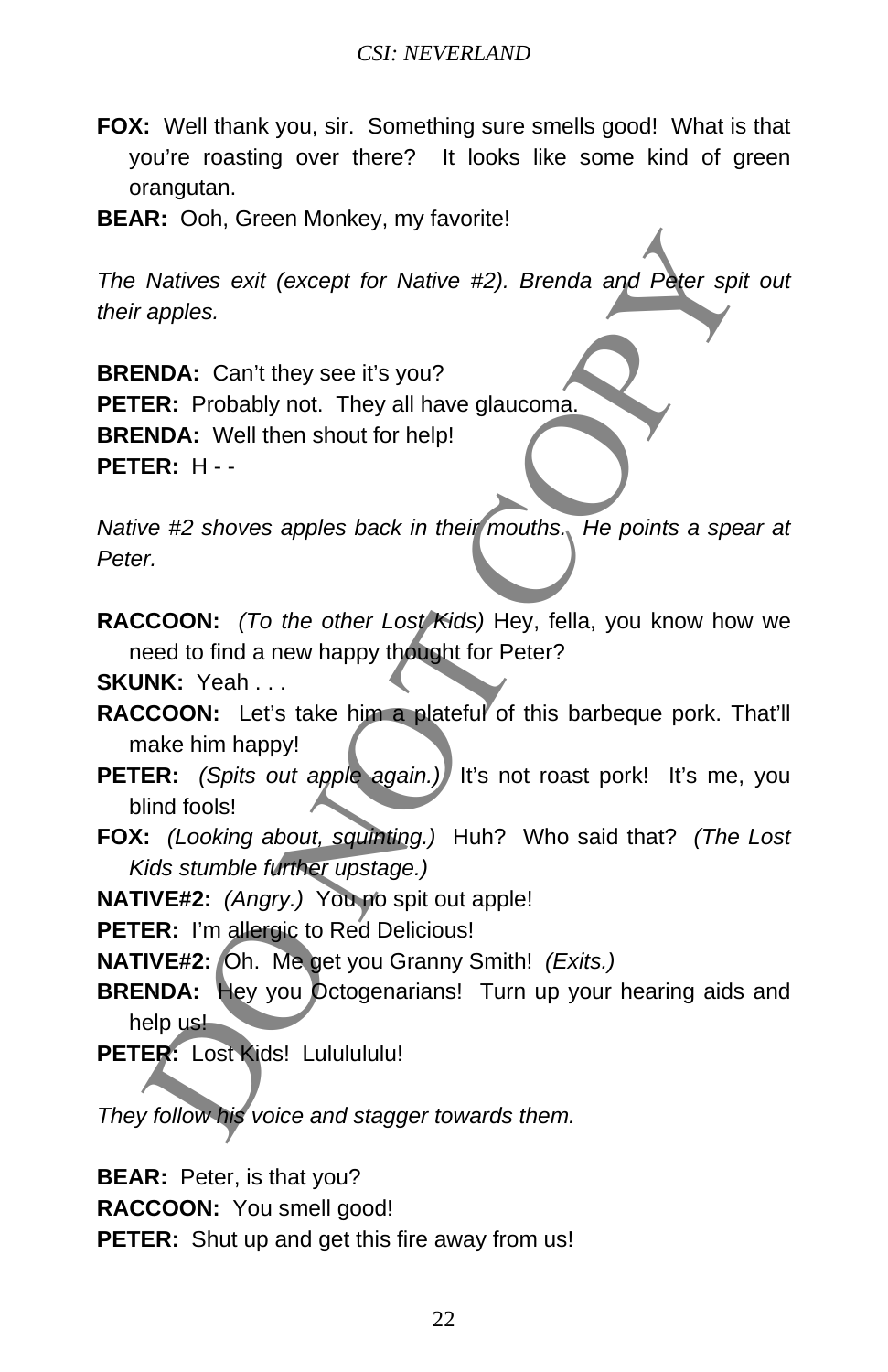**FOX:** You heard Peter!

*They pick up the fire props and run offstage.* 

**LOST KIDS:** *(Ad lib.)* Ow! Ow! Ouch! Ooh! Hot, hot! Very hot!

*The Lost Kids exit. Lily Pad approaches.* 

**LILY:** *(Carrying a knife.)* Peter, look what I have!

**BRENDA:** Oh no! She's come back to finish us off!

**LILY:** *(Uses knife to cut vines and pick lock of handcuff.)* I said I could not free you without going against my father's wishes. Lucky for you, I'm a rebellious child.

*The Natives re-enter. They see the prisoners in the midst of escape.* 

**NATIVE#3:** Our dinner is trying to escape!

**NATIVE#1:** Shame upon you, daughter. How could you?

- **LILY:** I love him, Daddy. And I want to be with him for the rest of my life. I want to marry him, have children with him, and grand children, and great-great grand children, and grow old together and die together and be buried together - - all the while holding hands and snuggling! T KIDS: (Ad lib.) Ow! Ow! Ouch! Ooh! Hot, hot! Vety hot!<br>
Lost Kids exit. Lily Pad approaches.<br>
: (Carrying a knife.) Peter, look what I have<br>
NDA: Oh no! She's come back to finish us off!<br>
: (Uses knife to cut vines and p
- **PETER:** *(To Native #1.)* Perhaps you could put me back on the barbeque.

**NATIVE#1:** *(To the other Natives.)* Kill them immediately.

**BRENDA:** No! I'm not even supposed to be here! I don't belong in this world!!!

**NATIVE#1:** What do you mean?

**BRENDA:** I'm not from Never-ever Land.

**NATIVE#1:** Then where are you from?

**BRENDA:** Ohio. *(Feel free to reference your state.)* 

**NATIVE#1:** We have never heard of this "Ohio." Tell us of your world.

**BRENDA:** What do you mean?

**NATIVE#2:** Tell us wild and adventurous stories of you homeland.

**BRENDA:** Huh?